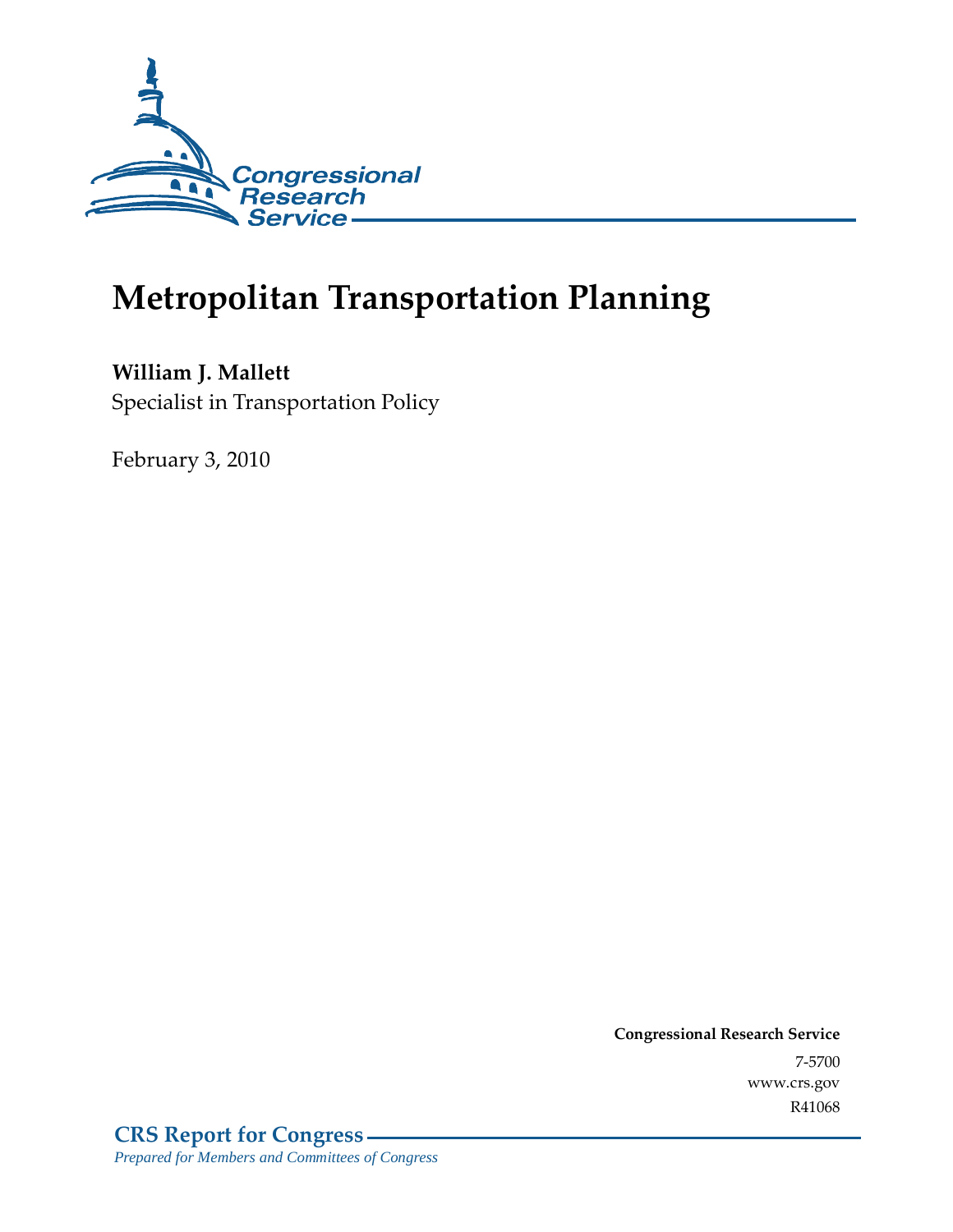## **Summary**

Federal law requires state and local governments to designate a metropolitan planning organization (MPO) in each urbanized area with a population of 50,000 or more to help plan surface transportation infrastructure and services. There are currently 381 MPOs nationwide. Despite some strengthening of their authority over the years, MPOs have generally remained subordinate to state departments of transportation (DOTs) in the planning and selecting ("programming") of projects using federal surface transportation funds. Moreover, it can be argued that at the metropolitan level MPOs are subordinate to local governments that own and operate many elements of the transportation system, and also control land use planning and zoning.

Because of the perceived weakness of MPOs, some in the transportation community have argued that they ought to be given much more power over the planning and programming of projects using federal surface transportation funds. Some of these observers go so far as to suggest that federal policies and programs in a number of areas, including transportation, housing, and the environment, need to be coordinated on a metropolitan scale, and that MPOs are the organizational venue where this should occur. Others argue that the relationship between state government, local government, and MPOs is well-balanced and should not be changed. A third view is that metropolitan transportation planning is controlled by planners who often harbor anticar views, and consequently, MPOs can be actually detrimental to well-functioning metropolitan transportation systems. In this view, MPOs should be abolished or, at the very least, have their functions significantly curtailed.

Surface transportation programs were authorized under the Safe, Accountable, Flexible, Efficient Transportation Equity Act: A Legacy for Users (SAFETEA-LU or SAFETEA) (P.L. 109-59) covering the period FY2005 through FY2009. In lieu of a new multi-year reauthorization that is still being considered, Congress has extended these programs and their funding several times. Reauthorization of the surface transportation programs provides an opportunity for Congress to reexamine policies related to MPOs and the metropolitan planning process. This report discusses several issues that Congress may want to consider: the authority of MPOs to plan and program funds; representation and participation in MPOs; MPO funding and technical capacity; and implementation of livability initiatives. It may also want to consider a number of issues having to do with planning requirements such as the need for a long-range plan, the proper scale of planning, and the incorporation of freight transportation interests. The report begins with a brief description of the metropolitan transportation planning process.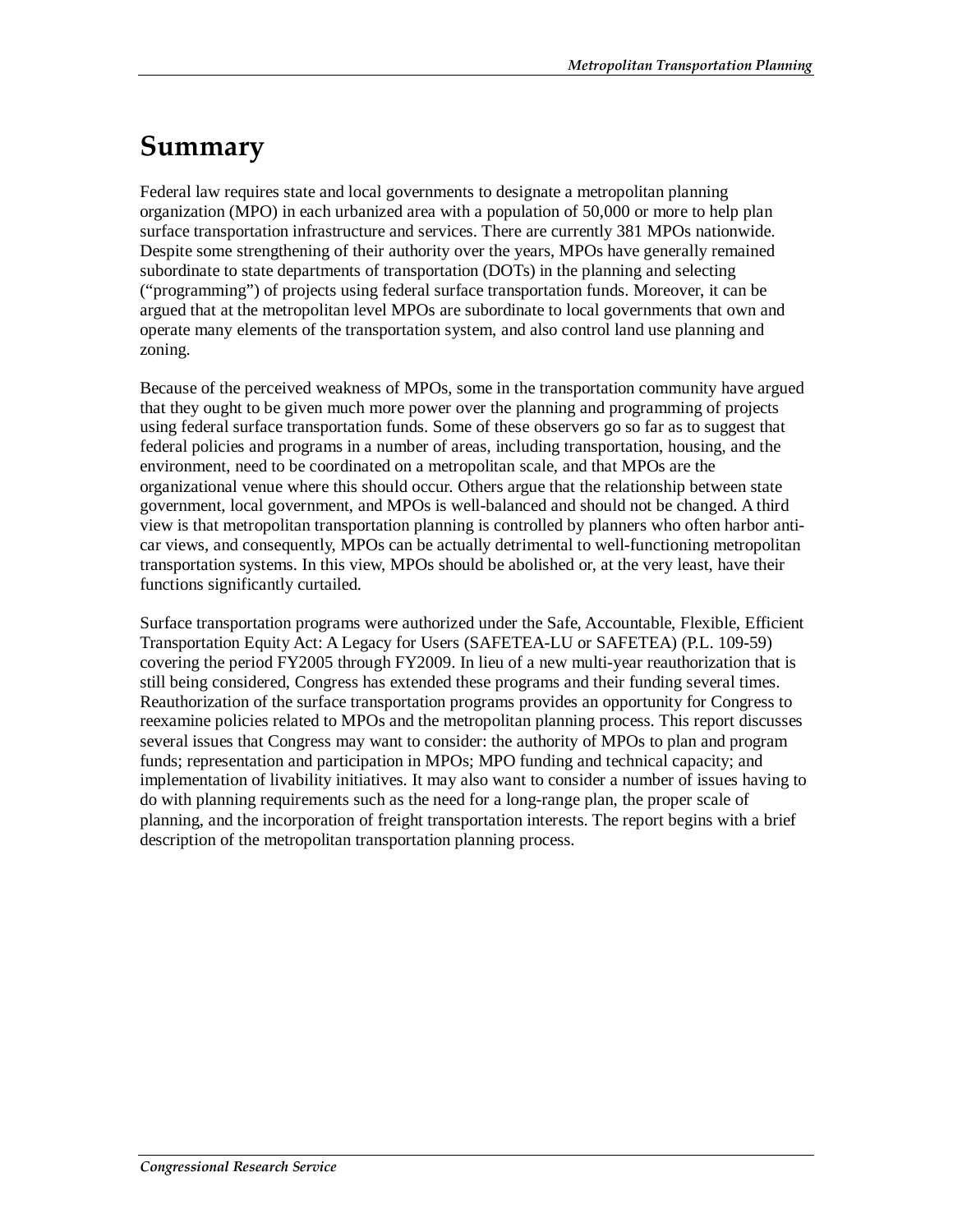# **Contents**

## **Figures**

| Figure 1. Federal Funds Apportioned for Metropolitan Transportation Planning, |  |
|-------------------------------------------------------------------------------|--|
|                                                                               |  |

### **Contacts**

|--|--|--|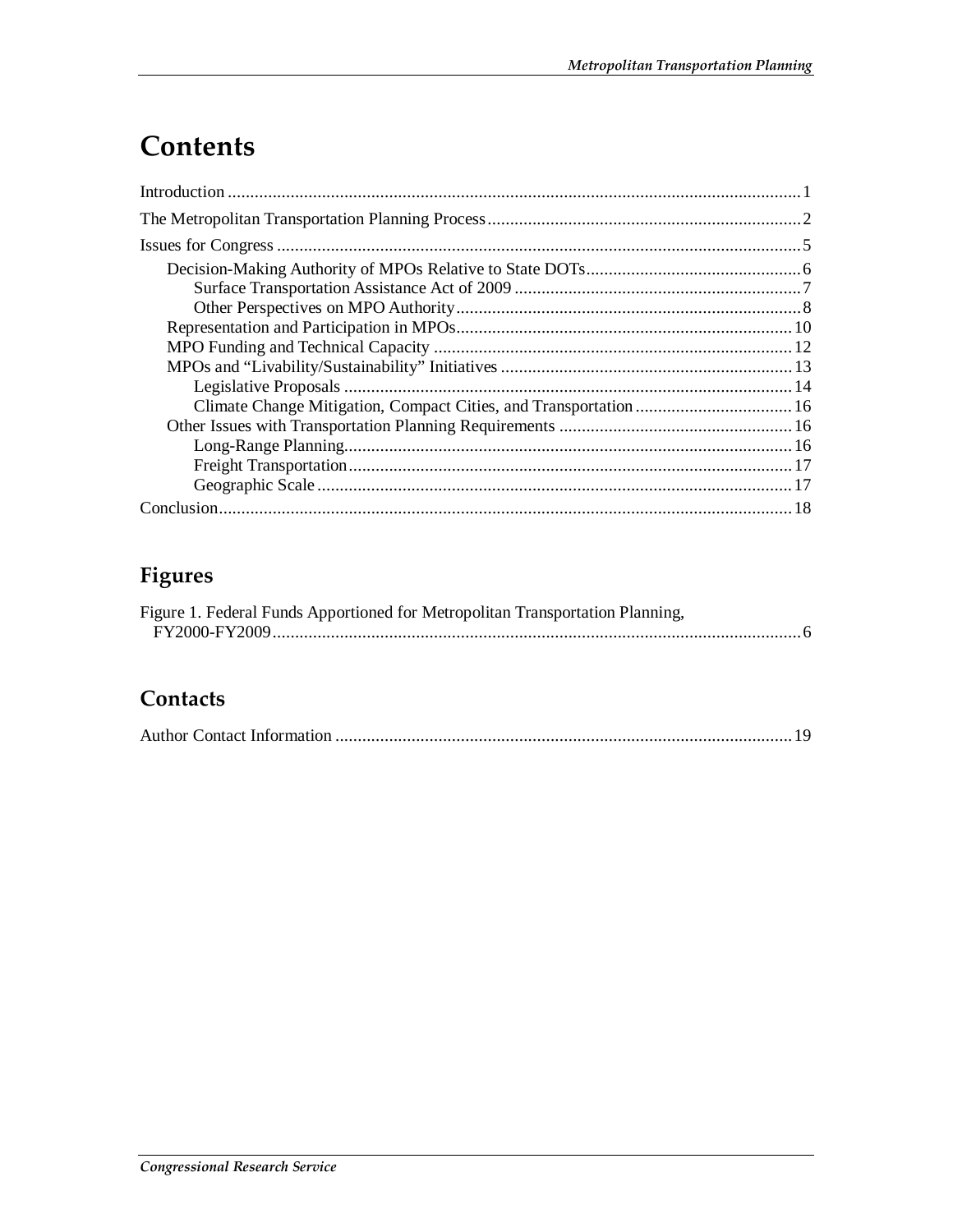## **Introduction**

Since the early 1970s, federal law has required state and local governments to designate metropolitan planning organizations (MPOs) in urbanized areas with a population of 50,000 or more to help plan surface transportation infrastructure and services.<sup>1</sup> There are currently 381 MPOs nationwide, of which 43 represent areas of 1 million residents or more (large MPOs), 139 represent areas of between 200,000 and 1 million (medium MPOs), and 199 represent areas of between 50,000 and 200,000 (small MPOs).<sup>2</sup> The foremost rationale for MPOs and metropolitan transportation planning is that the metropolitan scale is the level at which most economic activities, including commuting and, therefore, local highway and transit systems, are organized.<sup>3</sup> These "metropolitan economies" transcend local government and sometimes state boundaries, and, as some observers have argued, are often too far removed from state capitals for state governments to successfully oversee them. This is particularly an issue in places where a metropolitan area is spread over more than one state.

Despite some strengthening of their authority over the years, MPOs have generally remained subordinate to state departments of transportation (DOTs) in the planning and selecting ("programming") of projects using federal surface transportation funds. Moreover, it can be argued that at the metropolitan level MPOs are subordinate to local governments that own and operate many elements of the transportation system, and also control land use planning and zoning.<sup>4</sup> Because of this perceived weakness, some in the transportation community have argued that MPOs ought to be given much more power over the planning and programming of projects using federal surface transportation funds. Some even go so far as to suggest that federal policies and programs in a number of areas, including transportation, housing, and the environment, need to be coordinated at the metropolitan scale, and that MPOs are the organizational venue where this should occur. Others argue that the relationship between state government, local government, and MPOs is well-balanced and should not be changed. A third view is that metropolitan transportation planning is controlled by planners who often harbor anti-car views, and, consequently, MPOs can be actually detrimental to well-functioning metropolitan transportation systems. In this view, MPOs should be abolished or, at the very least, have their functions significantly curtailed. $5$ 

<sup>&</sup>lt;sup>1</sup> An urbanized area is defined as consisting of "contiguous, densely settled census block groups and census blocks that meet minimum population density requirements, along with adjacent densely settled census blocks that together encompass a population of at least 50,000 people." U.S. Department of Commerce, Bureau of the Census, "Urban Area Criteria for Census 2000," 69 *Federal Register* 51, pp. 11663-11670. Metropolitan (statistical) areas are county-based geographical units that typically include a large, densely settled central county together with surrounding counties that are functionally linked with the core county as defined by commuting patterns. Consequently, unlike an urbanized area, a metropolitan statistical area will typically encompass both urban and rural land within its borders. See Office of Management and Budget, "Standards for Defining Metropolitan and Micropolitan Statistical Areas," 65 *Federal Register* 249, pp. 82228-82238.

 $2^2$  U.S. Government Accountability Office, Metropolitan Planning Organizations: Options Exist to Enhance Transportation Planning Capacity and Federal Oversight, GAO-09-868, September 2009, http://www.gao.gov/ new.items/d09868.pdf.

<sup>&</sup>lt;sup>3</sup> Peter Calthorpe and William Fulton, *The Regional City: Planning for the End of Sprawl* (Washington, DC: Island Press, 2001).

<sup>4</sup> Genevieve Giuliano, "Where Is the 'Region' In Regional Transportation Planning?," in *Up Against the Sprawl*, ed. Jennifer Wolch, Manuel Pastor, Jr., Peter Dreier (Minneapolis: University of Minnesota Press, 2004).

<sup>&</sup>lt;sup>5</sup> See, for example, Randal O'Toole, "Roadmap to Gridlock: The Failure of Long-Range Metropolitan Transportation Planning," Cato Institute, *Policy Analysis*, no. 617 (May 27, 2008), http://www.cato.org/pubs/pas/pa-617.pdf.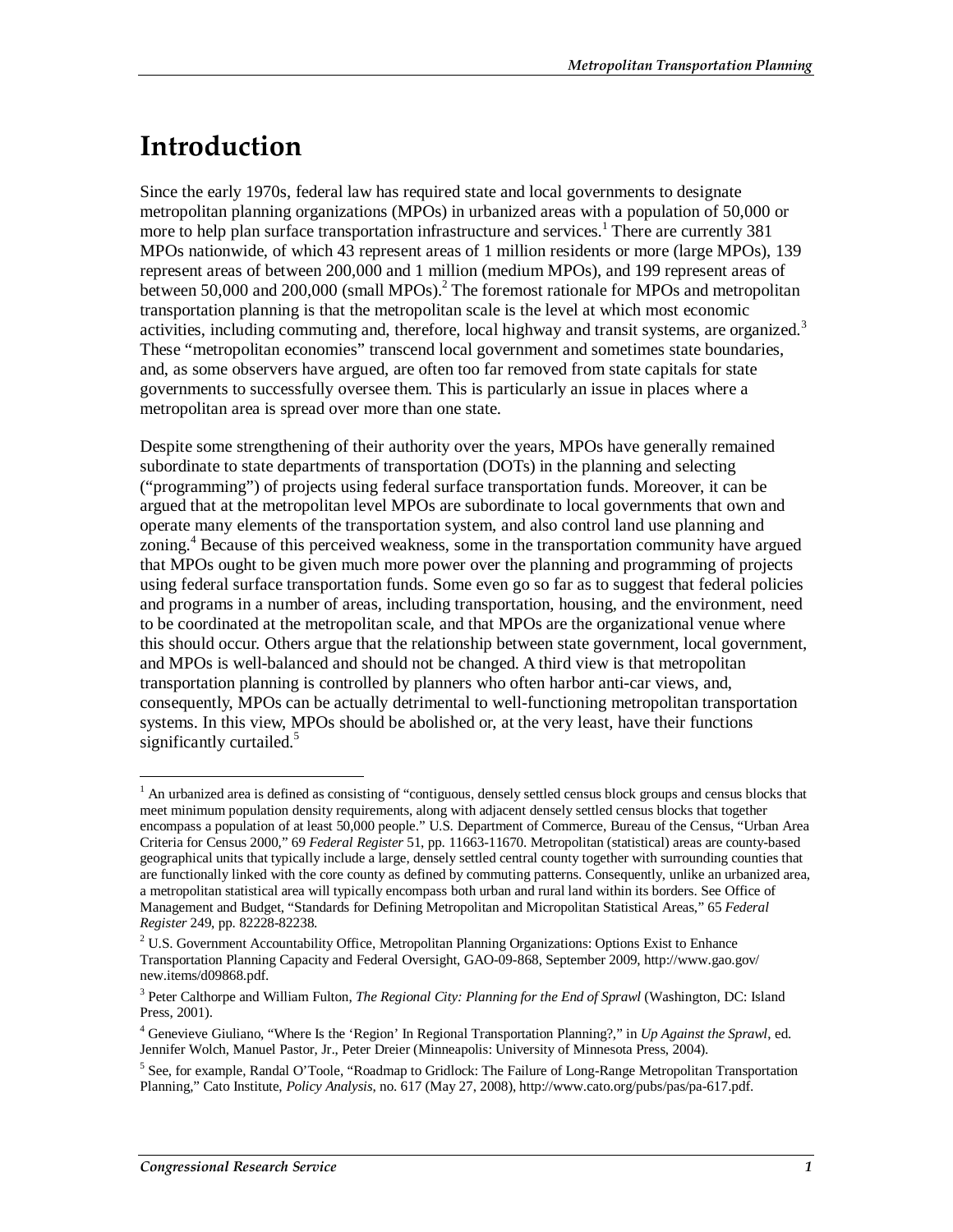For the period FY2005 though FY2009, surface transportation programs were authorized by the Safe, Accountable, Flexible, Efficient Transportation Equity Act: A Legacy for Users (SAFETEA; P.L. 109-59). In lieu of a new multi-year reauthorization that is still being considered, Congress has extended these programs and their funding several times. Reauthorization of the surface transportation programs provides an opportunity for Congress to reexamine policies related to MPOs and the metropolitan planning process.<sup>6</sup> Changes are also being considered as part of climate change legislation. This report discusses several issues that Congress may want to consider: the authority of MPOs to plan and program funds; representation and participation in MPOs; MPO technical capacity; and implementation of livability/sustainability initiatives. It also considers a number of other planning issues including the requirements for a long-range plan, the proper scale of planning, and the incorporation of freight transportation needs. These issues are discussed in detail below after a brief description of the metropolitan transportation planning process.

## **The Metropolitan Transportation Planning Process**

The federal requirement for transportation planning in urban areas, although not MPOs, dates to the Federal-Aid Highway Act of 1962 (P.L. 87-866), which called for "a continuing comprehensive transportation planning process carried on cooperatively by states and local communities."<sup>7</sup> MPOs themselves have been required as part of the transportation planning process in urbanized areas since the enactment of the Federal-Aid Highway Act of 1973 (P.L. 93- 87) (23 U.S.C. §134; 49 U.S.C. §5303). In general, the designation of the MPO, the design of its organizational structure, and voting representation within the MPO are to be agreed upon by the governor of the state and the general-purpose local governments of the area. In urbanized areas of 200,000 residents or more, designated as transportation management areas (TMAs), federal law requires that the MPO must consist of local elected officials, officials from public agencies that operate major modes of transportation (transit agencies, port authorities, etc.), and appropriate state officials (23 U.S.C. §134(d)(2); 49 U.S.C. §5303(d)(2)). Typically, these officials form a policy board in which some members have voting rights and others do not. Day-to-day operations of an MPO are usually managed by an executive director appointed by the board, and a staff composed largely of professional planners. The number of staff supporting the work of the MPO is typically very small. The Government Accountability Office (GAO) recently found the average (mean) number of full-time and part-time staff working for small MPOs was 3.2 and 1.4, respectively. For medium MPOs the averages were 8.2 full time and 1.5 part time staff, and for large MPOs the averages were 49.3 full time and 3.9 part time.<sup>8</sup> With few permanent staff, smaller MPOs often hire consultants to do technical work, rely on help from the state DOT, or both.

The two major requirements of every MPO are the preparation of a long-range, multi-modal Metropolitan Transportation Plan (MTP) covering a minimum period of 20 years, and a Transportation Improvement Program (TIP) covering four years. The MTP must be updated at least every five years, or four years in areas with air quality problems, and the TIP must be updated at least every four years. The MTP is required to include an assessment of transportation

 6 CRS Report R40780, *Surface Transportation Reauthorization Legislation in the 111th Congress: Summary of Selected Major Provisions*, coordinated by John W. Fischer. 7

<sup>&</sup>lt;sup>7</sup> P.L. 87-866, Section 134.

<sup>8</sup> GAO, 2009, p. 12.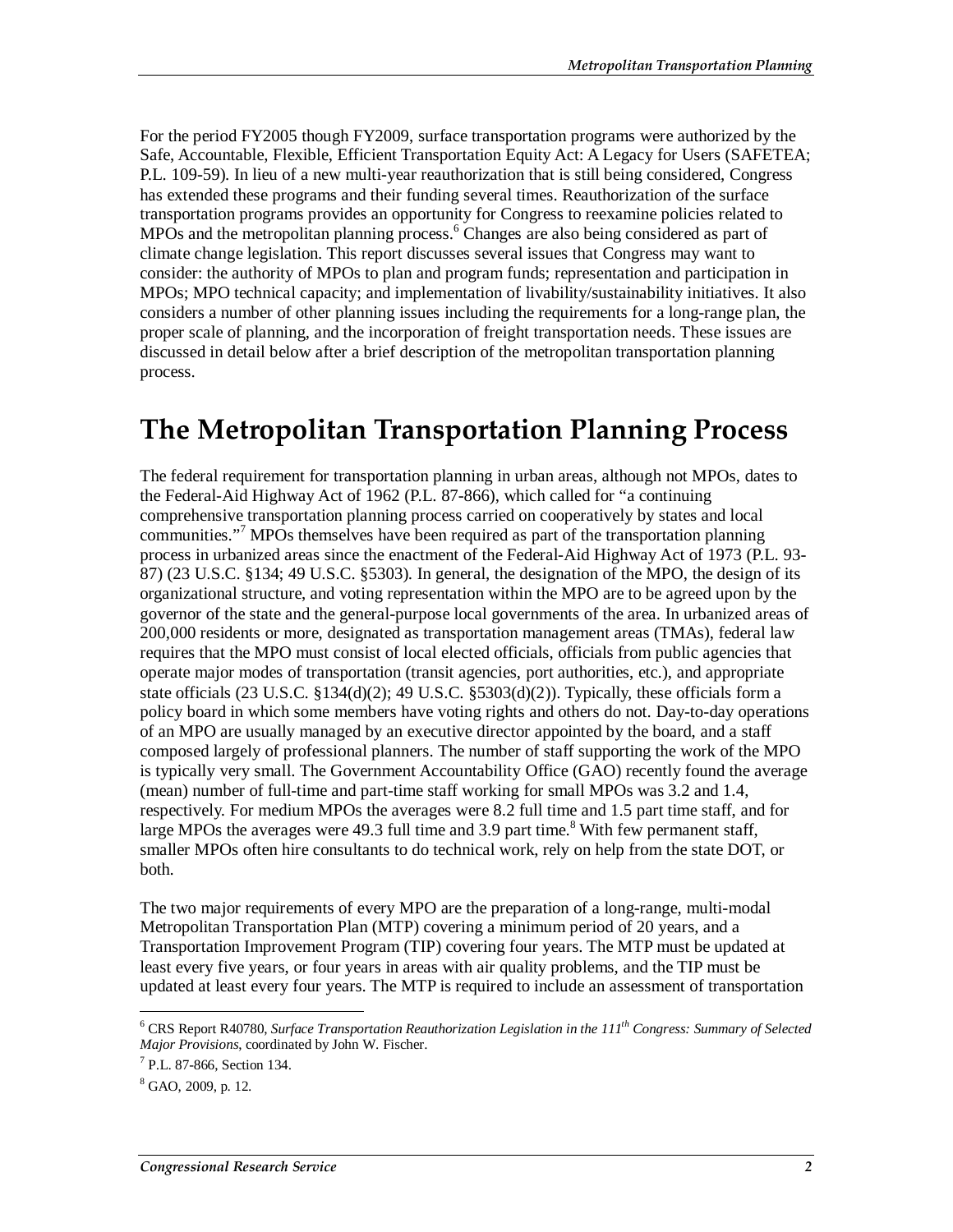supply and demand in the metropolitan area; operational and infrastructure investment strategies to improve the condition and performance of the system; estimates of transportation's effects on environmental quality and how these effects can be mitigated; and a financial plan that shows how the MTP can be implemented. Two important components of developing the long-range plan are preparation of travel demand forecasts and estimates of other inputs and outputs such as future land use patterns and pollutant emissions.<sup>9</sup>

The four-year TIP is a priority list of proposed federally supported highway and transit projects and strategies. Federal law requires that the list of projects and strategies must be "fiscally constrained" in that the program must be supported by reasonable estimates of available funding. To put it another way, the TIP must include a priority list of projects and strategies over the coming four years that have a reasonable chance of being accomplished with available funding. The TIP must be approved by both the MPO and the governor (although the actual approval is often delegated to the state DOT), and be consistent with the MTP. Federally supported projects must be selected from the approved TIP. Large and medium MPOs, those in urbanized areas of 200,000 residents or more, have the authority to select projects from the TIP in consultation with the state and public transit operators, except projects carried out on the National Highway System (NHS), or under the Bridge Program and Interstate Maintenance (IM) Program. In those cases, the state DOT has the authority to select projects from the TIP in cooperation with the MPO. MPOs in small urban areas, however, have less authority than those in larger areas. This is because power to select highway projects from the TIP is given to the state and power to select transit projects is given to the designated recipients of public transit funding. Project selection by the state or transit system, however, must be done in cooperation with the MPO, a stronger requirement than consultation.

The transportation plans of a metropolitan area must be consistent with transportation plans that are required at the state level. Moreover, in metropolitan areas that are in nonattainment or maintenance status for air quality,<sup>10</sup> transportation plans must be in conformity with the state implementation plan (SIP) required to bring the area into compliance with air pollution standards.<sup>11</sup> The local MPO policy board is responsible for making a conformity determination between the regional transportation plan and regional air quality plan. This determination must be made at least every four years, when a MTP or TIP is updated or amended, or within 24 months after a SIP or SIP revision is approved by the Environmental Protection Agency.<sup>12</sup>

Some argue that development of the TIP, also known as project "programming," is the most important activity of an MPO because it provides the potential for setting budgetary priorities.<sup>13</sup>

 9 U.S. Department of Transportation, Federal Highway Administration, Federal Transit Administration, *The Transportation Planning Process: Key Issues*, FHWA-HEP-07-039, Washington, DC, 2007, http://www.planning.dot.gov/documents/briefingbook/bbook\_07.pdf.

 $10$  A nonattainment area is an area designated by the Environmental Protection Agency under the Clean Air Act (CAA) as not meeting the national primary or secondary ambient air quality standards for one or more designated pollutants. A maintenance area is an area that was previously designated nonattainment and subsequently redesignated to attainment subject to the development of a maintenance plan required under the CAA.

<sup>11</sup> For more information, see CRS Report RL32106, *Transportation Conformity Under the Clean Air Act: In Need of Reform?*, by James E. McCarthy.

<sup>12</sup> U.S. Department of Transportation, *The Transportation Planning Process: Key Issues*, 2007.

<sup>&</sup>lt;sup>13</sup> Paul G. Lewis and Mary Sprague, *Federal Transportation Policy and the Role of Metropolitan Planning Organizations in California*, Public Policy Institute of California, San Francisco, CA, April 1997, p. 8, http://www.ppic.org/content/pubs/report/R\_497PLR.pdf.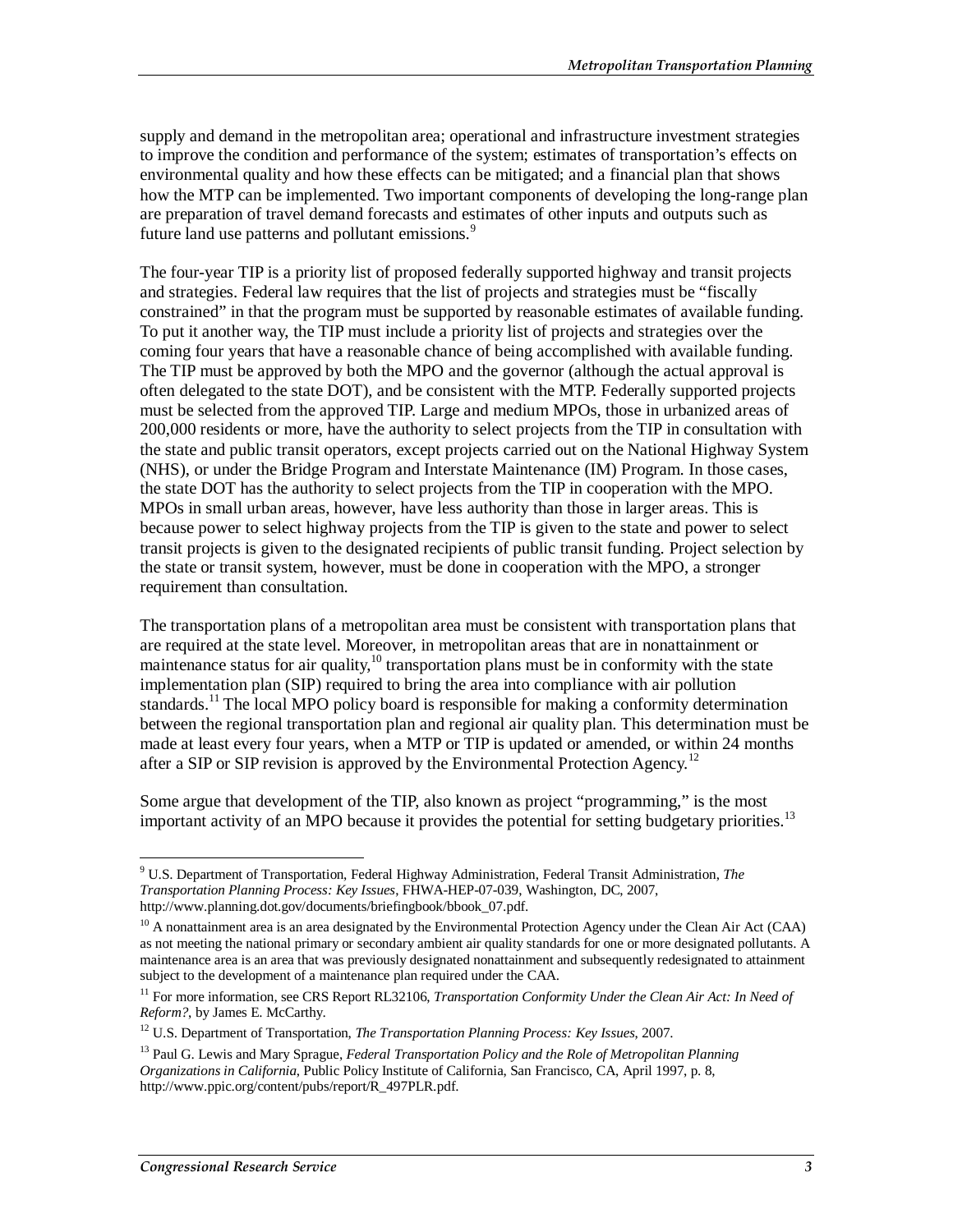Prior to enactment of the Intermodal Surface Transportation Efficiency Act of 1991 (ISTEA; P.L. 102-240), a TIP did not need to be fiscally constrained, thus, a common complaint was that such documents were long "wish lists" from which the state could choose the projects to fund. By contrast, since ISTEA, MPOs, particularly those in areas designated as TMAs, have had a say in developing the TIP and in selecting projects from the TIP to be implemented. Moreover, ISTEA is also said to have empowered MPOs by giving them primary authority over Surface Transportation Program (STP) funds designated for projects in specific urban areas, so-called "suballocated" funds, and, to a lesser extent, authority over Congestion Mitigation and Air Quality Improvement Program (CMAQ) funds.

The planning area for which the MPO is generally responsible is the urbanized area and the area likely to become urbanized over the next 20 years, and may, therefore, encompass the entire metropolitan statistical area.<sup>14</sup> The planning process is required to be multi-modal, and is to include consideration of a range of factors: economic competitiveness; safety; security; accessibility and mobility of people and freight; environmental quality, energy conservation, quality of life, and consistency with growth and economic development patterns; intermodal connectivity; efficient management and operation of the system; and preservation of the existing system  $(23 \text{ U.S.C. } §134(h)(1); 49 \text{ U.S.C. } §5303(h)(1)).$  In areas designated as TMAs, planning must include a congestion management process that encompasses travel demand reduction and operational management strategies (23 U.S.C.  $\S 134(k)(3)$ ; 49 U.S.C.  $\S 5303(k)(3)$ ).<sup>15</sup> In nonattainment areas "federal funds may not be advanced ... for any highway project that will result in a significant increase in the carrying capacity for single-occupant vehicles unless the project is addressed through a congestion management process" (23 U.S.C. §134(m)(1); 49 U.S.C. §5303(m)(1)).

The metropolitan planning process, in areas designated as TMAs, must be certified by the Secretary of Transportation as being carried out according to federal law. Working together, FHWA and FTA perform certification reviews. Certification is required not less often than once every four years. Certification is based on the way in which the planning is carried out, not the success or failure of the projects and strategies ultimately employed. Among other things, a certification review will examine the participation of interested parties in the planning process. Federal law requires that at a minimum, stakeholders, including freight shippers, public transit operators, and the general public, be given reasonable opportunity to comment on the transportation plan. To that end, MPOs are required to develop a public participation plan. If federal certification is not granted, the Secretary may withhold 20% of highway and transit project funds attributable to the area.

In addition to the activities prescribed by federal law, some MPOs carry out other activities that may by given to them by state or local government. These include land-use planning, project implementation, transit operations, and environmental planning in addition to air quality

<sup>-</sup><sup>14</sup> As noted earlier, metropolitan statistical areas are county-based geographical units that typically comprise a large, densely settled central county and the surrounding counties that are functionally linked with the core county as defined by commuting patterns. Consequently, unlike an urbanized area, a metropolitan statistical area will typically encompass both urban and rural land within its borders.

<sup>&</sup>lt;sup>15</sup> Travel demand reduction strategies include incentives to ride public transit, carpool, and work at home. Operational management strategies can include incident management, transit priority, and traveler information, among others. For more information, see U.S. Department of Transportation, Federal Highway Administration, *An Interim Guidebook on the Congestion Management Process in Metropolitan Transportation Planning*, FHWA-HOP-08-008, Washington, DC, February 2008, http://www.ops.fhwa.dot.gov/publications/cmpguidebook/cmpguidebook.pdf.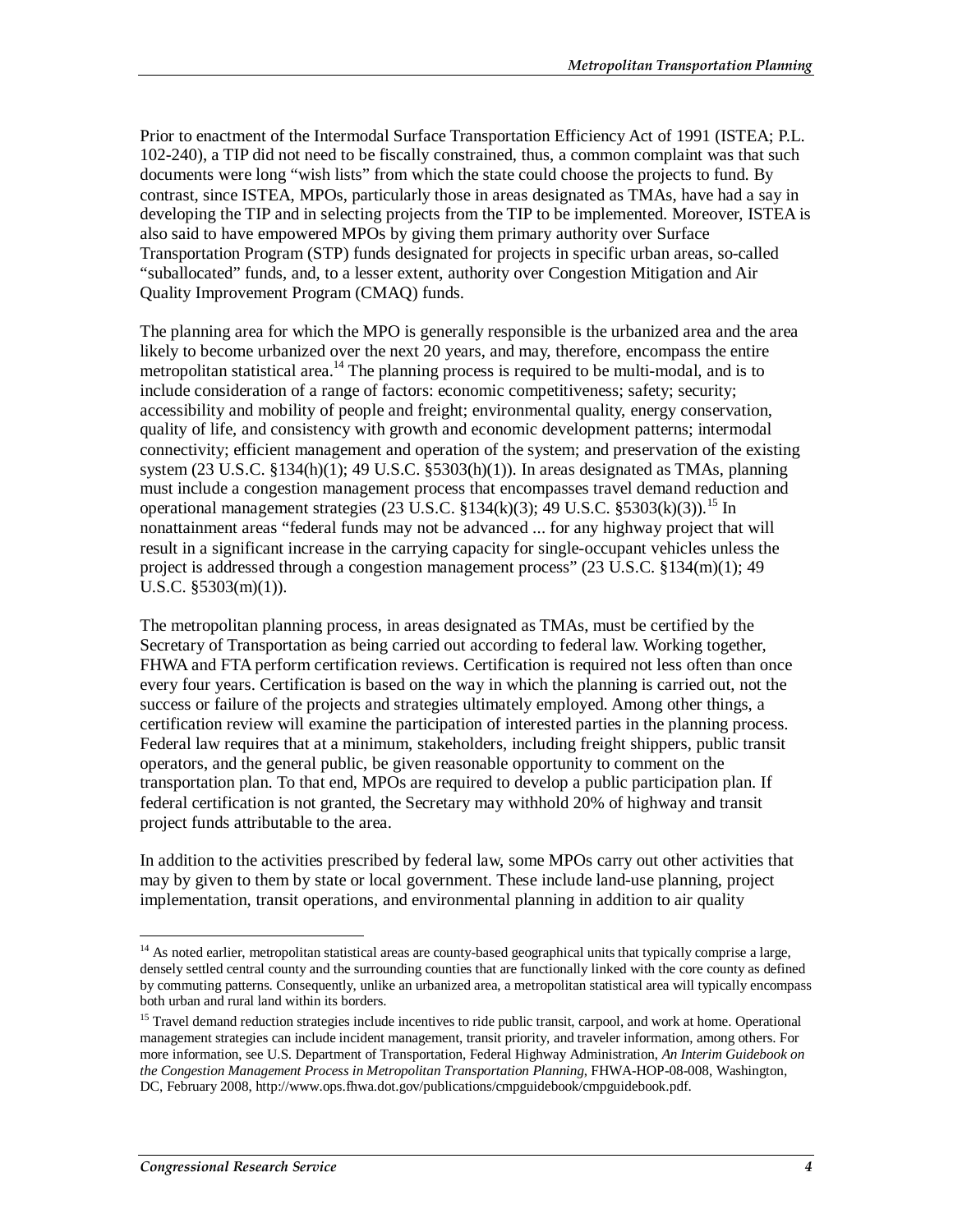emissions analysis. According to GAO, 70% of MPOs have some land use planning responsibilities, 37% implement projects, 21% do additional environmental planning such as water quality planning, and  $16\%$  operate transit service.<sup>16</sup>

Although metropolitan transportation planning and MPOs are supported with resources from federal, state, and local government, federal funding typically provides a majority of that support. About 80% of MPOs get a majority of planning funds from the federal government.<sup>17</sup> Federal funding for metropolitan transportation planning is predominantly provided through a 1.25% deduction of federal highway funding authorized for five highway programs: IM, NHS, Bridge, STP, and CMAQ. These deducted funds are apportioned to each state as metropolitan planning funds based primarily on the ratio of urbanized population in a state to the total urbanized population, although every state receives at least 0.5% of the total nationwide apportionment. Federal metropolitan planning funds apportioned to a state are distributed to individual MPOs based on a formula developed by the state in consultation with the MPOs and approved by FHWA. In addition to planning funds apportioned in this way, NHS, STP, and Equity Bonus (EB) funds may be used for planning activities. Federal transit funds are also available for metropolitan planning (Section 5303 funds). MPOs are required to match federal funds with 20% of funds from state and local sources. For FY2009, nearly \$400 million in federal funds were apportioned for metropolitan planning, with about \$304 million from federal highway funds and \$94 million from federal transit funds. Federal funds apportioned for metropolitan transportation planning since 2000 can be seen in **Figure 1**.

## **Issues for Congress**

Since the first federal requirements for urban transportation planning in the early 1960s and for MPOs in the early 1970s, Congress has modified and generally strengthened the metropolitan transportation planning process and the role of MPOs. Arguably, the biggest changes date to the enactment of the ISTEA and the requirements of the Clean Air Act Amendments of 1990 (CAAA; P.L. 101-549). Among other changes, ISTEA brought in the requirements for a fiscally constrained TIP, suballocated funds to urbanized areas, funding to air quality non-attainment and maintenance areas through CMAQ, and, in concert with the CAAA, made air quality an important goal of metropolitan planning. ISTEA also increased the amount of federal planning funds provided to MPOs. Subsequent surface transportation reauthorization legislation, the Transportation Equity Act for the  $21<sup>st</sup>$  Century, as amended, enacted in 1998 (TEA-21; P.L. 105-178; P.L. 105-206) and SAFETEA, enacted in 2005, reaffirmed these changes with some modifications.

With the initial expiration of SAFETEA at the end of FY2009, the role of MPOs is once again being debated in Congress in the context of reauthorizing the federal surface transportation programs. There appear to be five major issues that Congress may consider in this debate: (1) the authority of MPOs relative to state DOTs to plan and program funds; (2) representation and participation in MPOs; (3) MPO funding and technical capacity; (4) MPOs and the implementation of livability/sustainability initiatives; and (5) other issues with transportation planning requirements.

 $\frac{1}{1}$  $16$  GAO, 2009, pp. 13-15.

 $17$  Ibid., p. 12.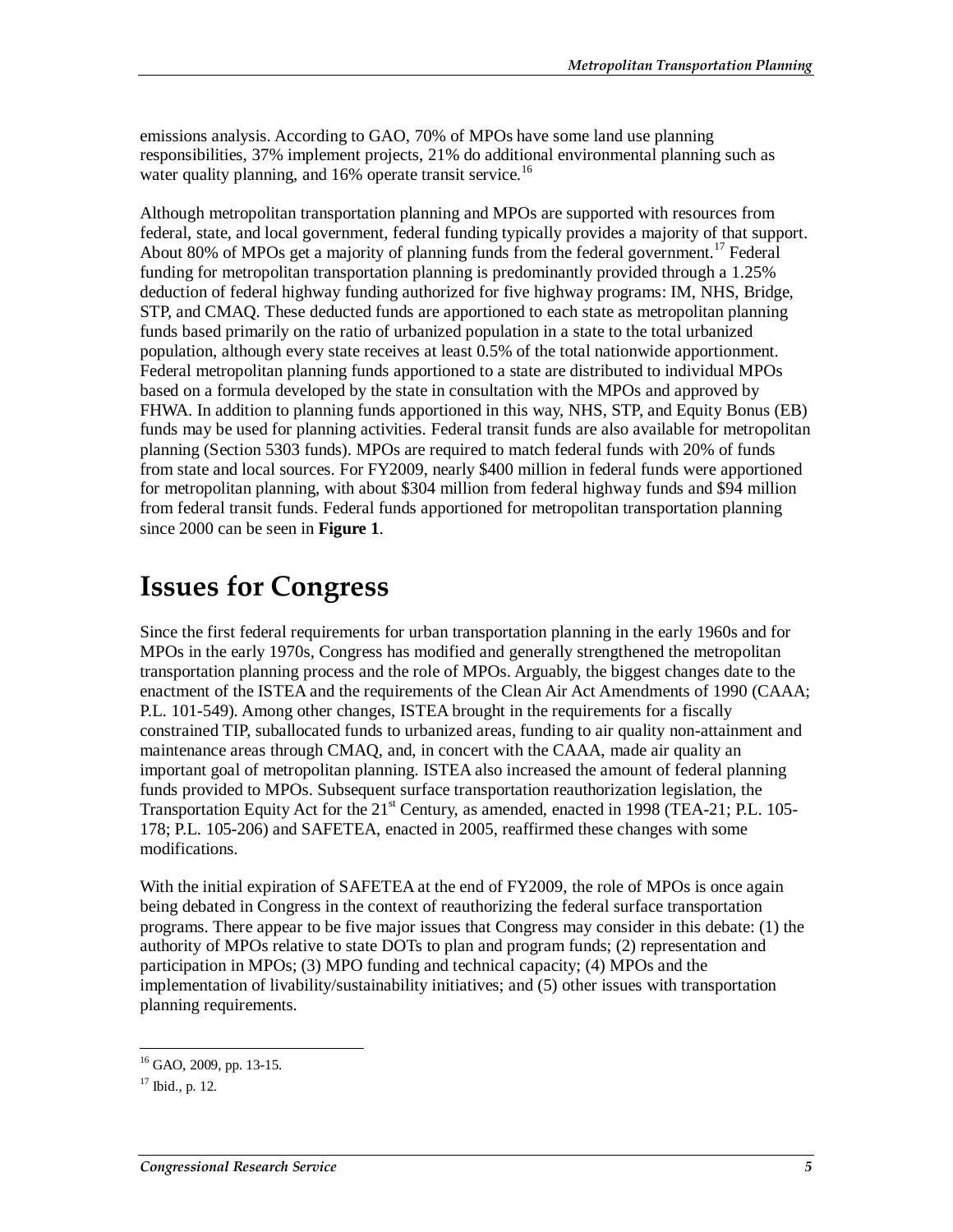

**Figure 1. Federal Funds Apportioned for Metropolitan Transportation Planning, FY2000-FY2009** 

(\$ Millions)

### **Decision-Making Authority of MPOs Relative to State DOTs**

Possibly the most important issue for Congress with respect to metropolitan transportation planning is the decision-making authority of MPOs, particularly with respect to the authority of state DOTs, and the effect this has on the geography of infrastructure funding. One prominent view on this issue is that under current law MPOs are relatively powerless because most federal highway funding is controlled by the states. Because many state legislatures and state DOTs have historically been dominated by rural areas, it has been argued that, consequently, urban regions have generally fared relatively poorly in highway funding.<sup>18</sup> As one transportation coalition has asserted, a "reason to increase the decisionmaking authority and ability of MPOs is that *many states continue to penalize metropolitan areas in the distribution of transportation funds.*" 19 Moreover, adherents to this view suggest that even with money that is directed to urban areas, the authority of MPOs is weak because project selection by MPOs must be done in cooperation or

**Source:** U.S. Department of Transportation, Federal Highway Administration and Federal Transit Administration.

<sup>&</sup>lt;sup>18</sup> Robert Puentes and Linda Bailey, "Increasing Funding and Accountability for Metropolitan Transportation Decisions," and Edward Hill et al., "Slanted Pavement: How Ohio's Highway Spending Shortchanges Cities and Suburbs," in Bruce Katz and Robert Puentes, eds., *Taking the High Road: A Metropolitan Agenda for Transportation Reform*, Washington, DC, Brookings Institution Press, 2005.

<sup>&</sup>lt;sup>19</sup> Transportation for America, *The Route to Reform: Blueprint For a 21<sup>st</sup> Century Federal Transportation Program*, Washington, DC, 2009, p.153 (emphasis in original), http://t4america.org/docs/blueprint\_full.pdf.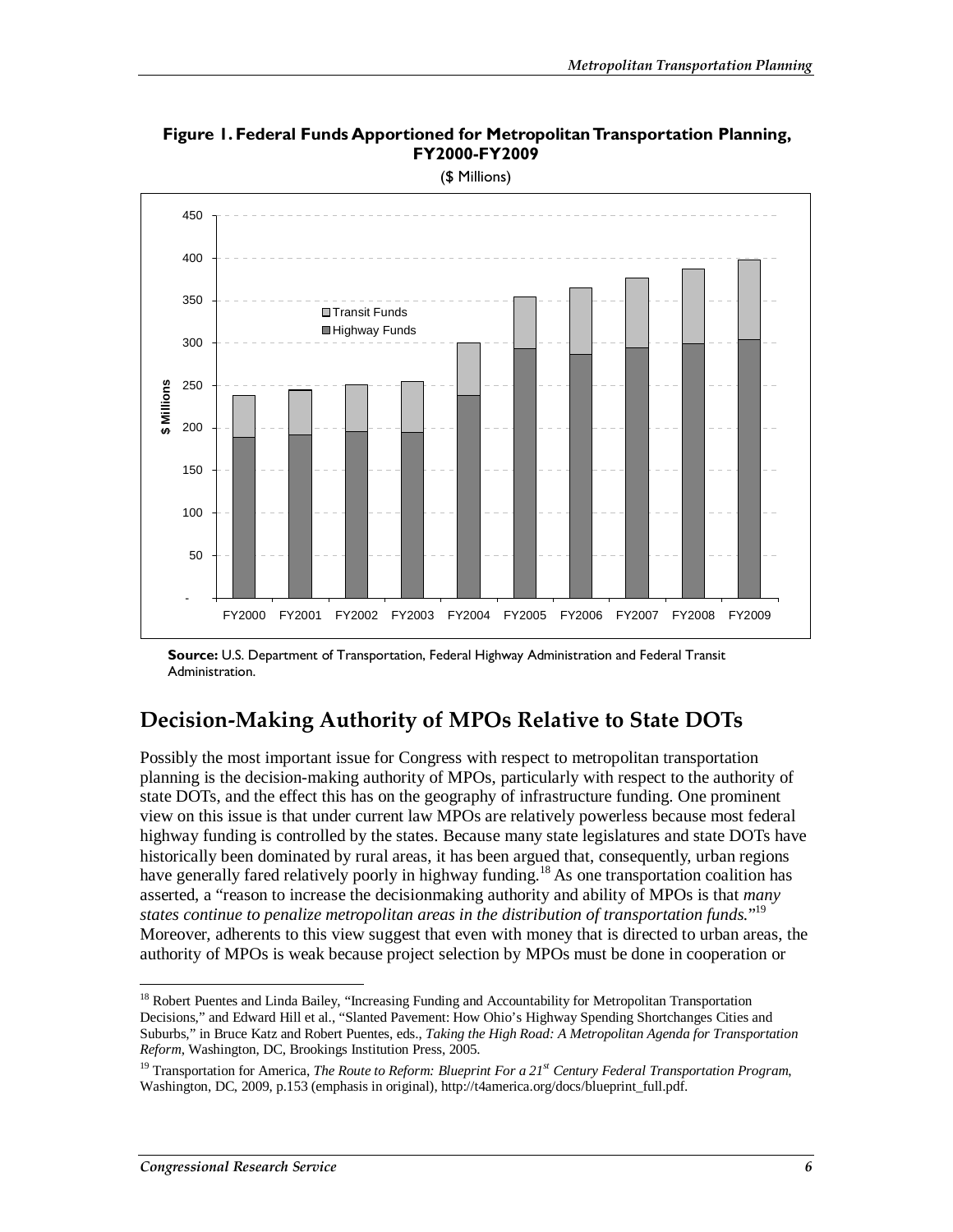consultation with the state DOT and local governments. Indeed, when local control exists it still tends to rest with local jurisdictions that are often more interested in receiving their "fair share" of project money than on solving regional transportation problems.<sup>20</sup>

Another effect of state DOTs being largely in control of highway funding, these observers argue, is a bias towards highway construction projects of a type that is more suited to rural environments. Adherents to this view contend that highway improvements tend to be of the larger kind that accommodate faster speeds, and, thus, are not built with non-vehicular traffic in mind. Consequently, it is said, there has been much less emphasis on transportation improvements that might be better suited to urban environments, including roads with slower design speeds that accommodate bicyclists and pedestrians, operations and management improvements such as signal timing, and the use of "highway" funds on other modes such as transit. This alleged spending bias has implications for urban development because, as one think-tank put it, "state DOT's traditional focus on highway maintenance and construction fosters metropolitan decentralization that negatively impacts cities and older suburbs.<sup>"21</sup>

According to this view, more federal funding needs to be directed to urbanized areas, and greater power to make infrastructure funding decisions needs to be placed in the hands of MPOs. Providing this greater authority is often linked to requiring greater accountability for transportation outcomes. One coalition of transportation groups argues for "empowering regions to shape their future by giving them more direct funding and decision-making authority, while holding them accountable for results."<sup>22</sup>

#### **Surface Transportation Assistance Act of 2009**

Some of these ideas are contained in the proposed Surface Transportation Assistance Act of 2009 (STAA), a bill that has not been formally introduced and, hence, is unnumbered, but nonetheless has been subject to markup by the House Committee on Transportation and Infrastructure, Subcommittee on Highways and Transit.<sup>23</sup> Although the bill is incomplete, lacking funding data and other details on several of what might be the most significant features in the bill, there are a number of legislative proposals pertaining to MPOs. STAA creates the Metropolitan Mobility and Access (MMA) Program which would provide funding and financing authority directly to MPOs in areas of  $500,000$  or more.<sup>24</sup> According to the draft bill:

The purpose of the metropolitan mobility and access program shall be to provide multimodal transportation funding and financing authority directly to metropolitan planning organizations, thereby allowing MPOs broad multi-modal flexibility in planning and implementing programs of surface transportation projects to reduce vehicular congestion, to

<sup>&</sup>lt;sup>20</sup> Downs, Anthony and Robert Puentes, "The Need for Regional Anticongestion Policies," in Katz and Puentes, 2005.

<sup>&</sup>lt;sup>21</sup> Brookings Institution, *A Bridge to Somewhere: Rethinking American Transportation for the 21<sup>st</sup> Century,* Washington, DC, 2008, p. 153, http://www.brookings.edu/~/media/Files/rc/reports/2008/06\_transportation\_puentes/ 06\_transportation\_puentes\_report.pdf.

<sup>&</sup>lt;sup>22</sup> Transportation for America, 2009, p.11.

<sup>&</sup>lt;sup>23</sup> CRS Report R40780, *Surface Transportation Reauthorization Legislation in the 111<sup>th</sup> Congress: Summary of Selected Major Provisions*, coordinated by John W. Fischer.

<sup>&</sup>lt;sup>24</sup> Whether all MPOs are authorized under state and local laws to receive funds directly from the federal government is uncertain (See 23 U.S.C. Section 134).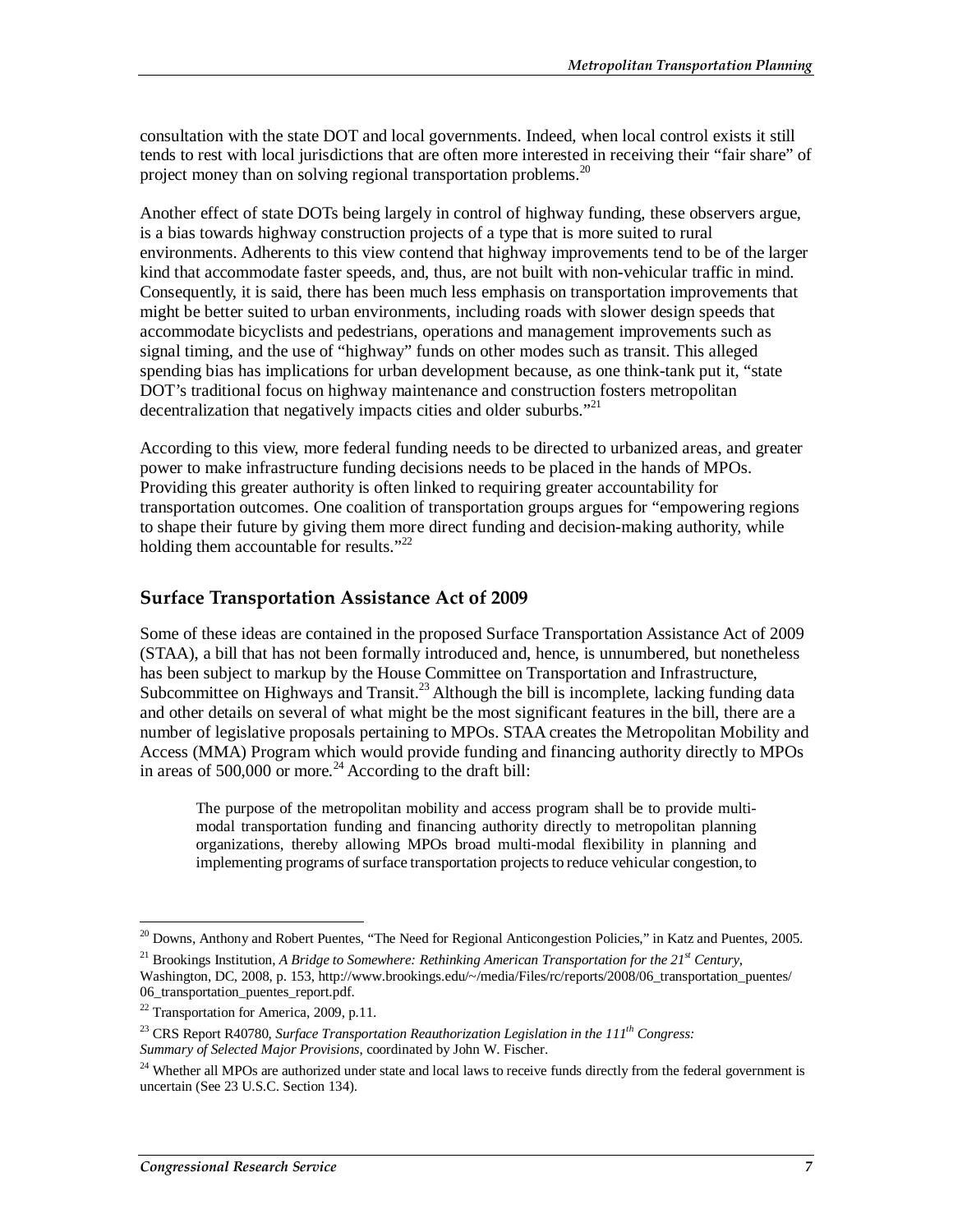maximize mobility and access of people and goods, and to improve safety, environmental sustainability, and livability in large urbanized areas.<sup>25</sup>

To be eligible to receive funding, an MPO will have to develop a metropolitan mobility plan that is approved by DOT. The MMA requires an MPO to have an approved metropolitan mobility plan, supported by performance-based goals and metrics, to receive funds. Beginning in FY2012, continued funding is contingent on providing an annual report which documents progress toward the goals, reasons for failing to meet any of the goals, and a new plan by which the goals will be met going forward.

Providing federal highway funding directly to MPOs would be a major change in the way the Federal-Aid Highway Program operates, and could be a major shift in authority from the states to the MPOs. Apart from the question of the relative power of MPOs and state DOTs, there are some in the transportation community who worry about the ability of some MPOs, particularly those in small and medium size urbanized areas, to administer federal funds efficiently. Another concern, at least in some states, is that MPOs may not have the legal authority to receive federal funds directly. Although most MPOs are not officially units of government, but instead cooperative, intergovernmental organizations, the creation and organization of MPOs is, by and large, dictated by state law. Consequently, changes to funding mechanisms and the authority of MPOs at the federal level may require states and local governments to reevaluate MPO governance structures.

#### **Other Perspectives on MPO Authority**

Putting the intergovernmental question aside, the case can be made that unless federal funding is very substantial and comes with much stronger authority over project implementation and other matters, such as land use, MPOs are likely to remain relatively weak. This is because real power will still be centered within state/local government, including single-mode entities such as transit agencies, and local officials that typically make up the governing board of an MPO will find it hard to make decisions that while good for the region may be detrimental to the interests of their home jurisdiction. For example, a commission established by the State of Washington to examine transportation issues in the Puget Sound region found that there were 128 agencies managing some aspect of transportation in the four-county area. The commission noted that:

formal and informal discussions with over 100 individuals and more than 50 agencies reveal the difficulties that these individuals and agencies face when attempting to prioritize regional interests in transportation infrastructure. These officials bring hard work, intelligence and insight to their roles. However, they are charged with advancing the interests of an individual agency, district, city, county or the state as a whole, or with protecting the interests of a particular mode of transportation, such as roads or transit. $^{26}$ 

It recommended, therefore, that:

the [Washington State] Legislature create a new 15-member Puget Sound Regional Transportation Commission (PSRTC) that has authority and responsibility for planning, prioritizing and funding all modes of regional transportation for the four-county area.... Our recommendations suggest that the agency should have responsibility for land use, roads and

<sup>-</sup><sup>25</sup> Surface Transportation Authorization Act of 2009, Section 1205, http://transportation.house.gov/Media/file/ Highways/HPP/OBERST\_044\_xml.pdf.

<sup>26</sup> Regional Transportation Commission, *Final Report*, December 31, 2006, pp. 5-1.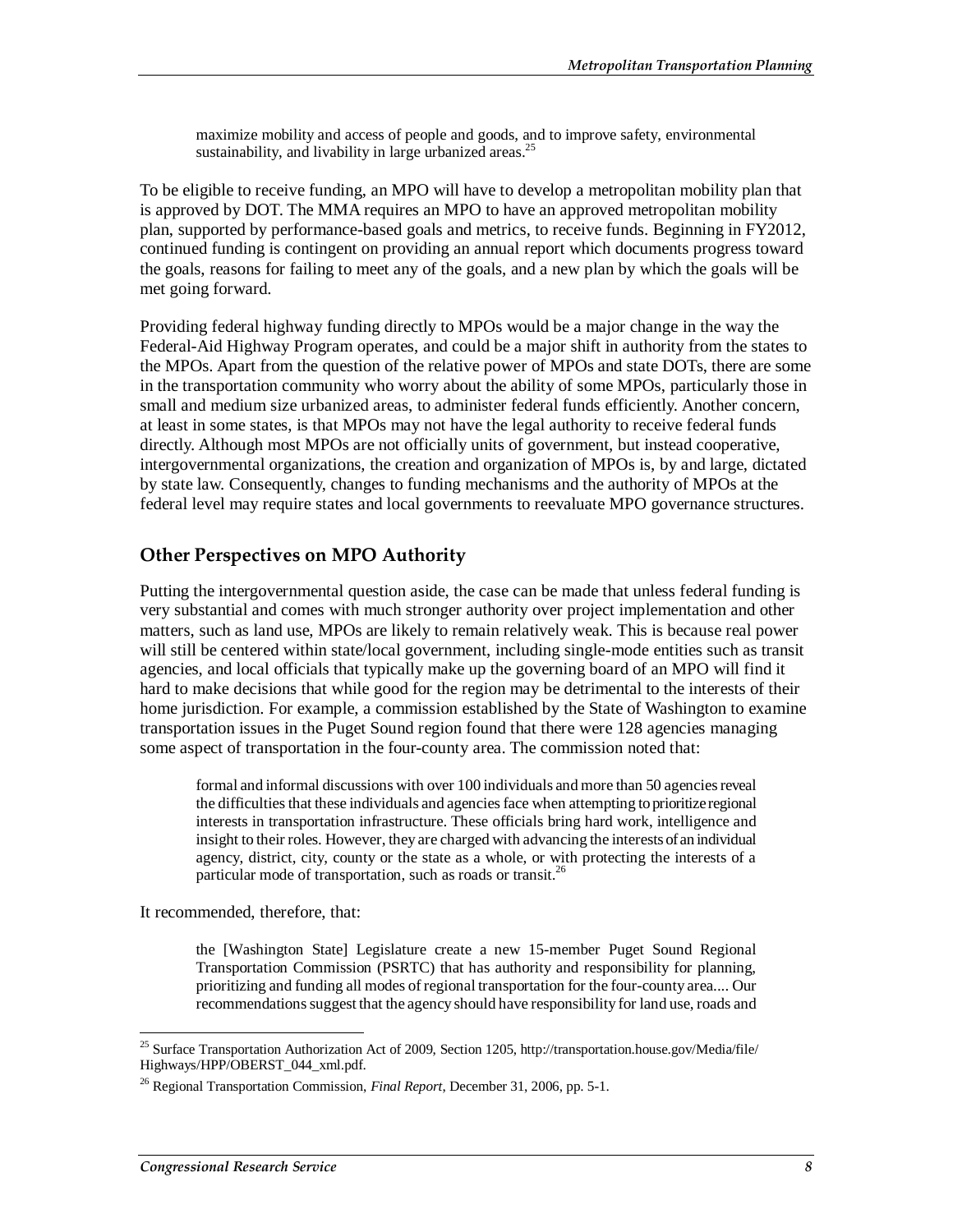transit, including the three current regional entities. We believe the agency should have taxing, tolling and borrowing authority. $27$ 

Although this recommendation, at least in terms of transportation planning, was repeated by the Washington State Auditor in a study of highway traffic congestion in the Puget Sound region with the additional thought that this single control could be given to either the Washington State DOT or a new regional entity—it is perhaps not surprising that such a powerful regional entity has not been established to date.<sup>28</sup>

An opposing view is that Congress should abolish federal involvement in metropolitan planning which deals with mostly local or regional concerns.<sup>29</sup> In this view, metropolitan transportation planning and MPOs have largely failed, not because they are too weak, but because they are beholden to a special-interest coalition of government planners, private consultants, and others who favor behavioral "smart growth" strategies to deal with regional transportation problems such as highway congestion, air pollution, and greenhouse gas (GHG) emissions. Smart growth strategies, it is argued, rely on making urban areas more dense through land use regulation, and by placing greater funding emphasis on alternatives to cars and trucks such as transit, bicycling, and walking. According to this view, these behavioral tools failed in dealing with urban air quality problems, and they will fail to reduce GHG emissions, particularly if cost effectiveness is used as a criterion.

As a corollary to this view, the case can be made that while urban regions do relatively poorly in terms of highway funding, they more than make up for it in terms of transit funding that is typically provided directly to transit operators and is supported by highway user fees. Additionally, it might be argued that highway funding tends to be directed to more rural parts of the state because there are great needs for intercity connectivity, even for urban residents, and it is at the rural fringes of urban regions where population growth tends to be fastest, and, hence, where infrastructure needs are greatest.

A third view is that Congress should make little or no change to the current authority of MPOs nor to the relationship between MPOs and state DOTs. This is the view of the American Association of State Highway and Transportation Officials (AASHTO), the association of state DOTs. In its view, the current process properly assigns authority to the owner of each element in the hierarchy of the highway system and requires a proper level of cooperation between different levels of government through the MPO. It argues that:

changes to this relationship risk a loss of state control over state-owned roads, including Interstate highways and National Highway System facilities, potentially allowing local concerns to dominate broader state and national transportation and economic needs such as freight movement through and around these urban areas.<sup>30</sup>

<sup>-</sup><sup>27</sup> Ibid., introductory letter to the governor, State Senate, and State House of Representatives.

<sup>28</sup> Washington State Auditor, *Washington State Department of Transportation, Managing and Reducing Congestion in the Puget Sound, Performance Audit*, Report No. 1000006, Olympia, WA, October 2007, http://www.sao.wa.gov/ auditreports/auditreportfiles/ar1000006.pdf.

<sup>29</sup> Randal O'Toole, 2008.

<sup>&</sup>lt;sup>30</sup> American Association of State Highway and Transportation Officials (AASHTO), "AASHTO Authorization Policy, Topic IV: Project and Program Development and Delivery," p. 35, http://www.transportation.org/sites/policy\_docs/ docs/iv.pdf.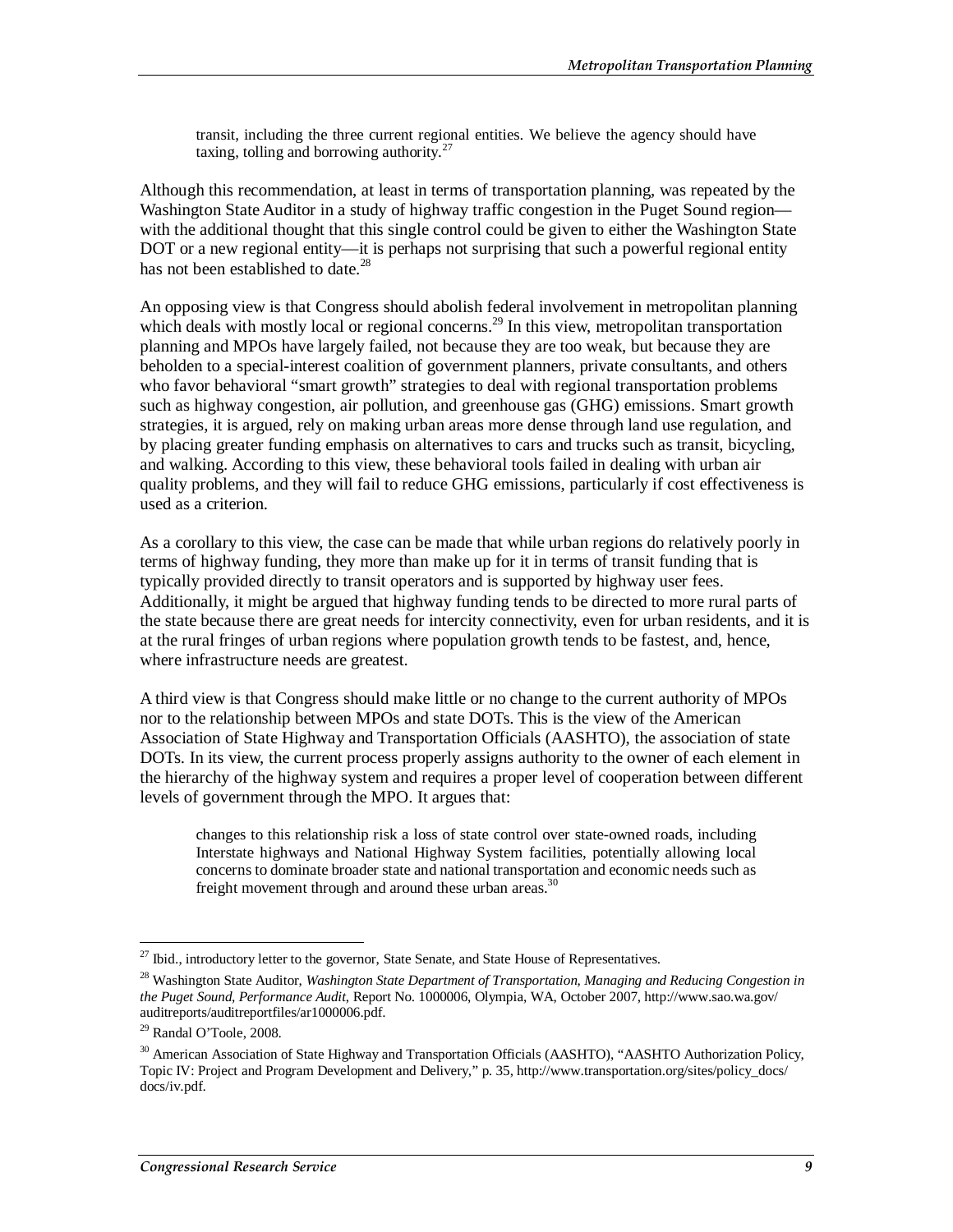### **Representation and Participation in MPOs**

As noted earlier, the organizational structure of an MPO, including the make-up of the governing board and voting rights, and its decision-making processes (e.g., majority vote or consensus) are largely at the discretion of state and local lawmakers. Despite variation in the way MPOs are organized around the country, MPOs are typically governed by a board of voting members made up of local elected representatives selected from member jurisdictions. Other voting and nonvoting members may be appointed ex officio, such as the head of the local transit agency, or by gubernatorial appointment, such as a representative from the state DOT. Many MPOs have advisory committees that support the policy board, such as those dedicated to technical, freight, air quality, and bicycle/pedestrian issues, and many have a citizens advisory committee.<sup>31</sup>

Voting representation on MPO policy boards varies widely, but voting weighted by the population of member jurisdictions is relatively uncommon.<sup>32</sup> Because the resident population of member jurisdictions is often vastly different, a common criticism is that this creates a serious problem of unequal representation, or malapportionment, on the MPO policy board. A number of studies have found that this malapportionment tends to over-represent suburban residents at the expense of central city residents, and that this geographical disparity also tends to result in an underrepresentation of racial and ethnic minorities in the decision-making of MPOs.<sup>33</sup>

One study of MPOs in the 50 largest urbanized areas found that only 16 provided for voting weighted by population.<sup>34</sup> In five of the 16, the weighting is proportional to population, but in the remaining 11 the weighting provides additional votes to the more populous jurisdictions, but not in proportion to population size. The study found that, on average, while central city populations make up 59% of residents overseen by MPOs, they only receive 29% of votes on MPOs' boards. In contrast, suburban residents make-up 26% of the population, but receive 55% of the votes. The remaining 15% of votes go to non-local entities such as transit agencies and state DOTs. The study also showed that racial and ethnic minorities also tended to be underrepresented among MPO voting board members in part because of the geographical bias. While non-Hispanic white residents of the 50 urbanized areas studied were 61% of the population, 88% of the voting members on MPO boards were non-Hispanic white. Correspondingly, other groups were underrepresented: black 15% population, 7% voting board members; Hispanic 17% population, 3% voting board members; Asian 6% population, 1% voting board members.

The effects of underrepresentation of central cities and racial and ethnic minorities in the composition of MPO voting boards are still not fully clear, but one research study has found a link between representation and the share of funding directed to transit. This study of 20 large

<sup>33</sup> Paul G. Lewis, "Regionalism and Representation: Measuring and Assessing Representation in Metropolitan Planning Organization," *Urban Affairs Review*, vol. 33, no. 6 (July 1998), pp. 839-853; Association of Metropolitan Planning Organizations, "AMPO Survey Results: Policy Board Structure," at http://www.ampo.org/assets/ 62\_policyboardstructure.doc; Thomas W. Sanchez, *An Inherent Bias? Geographic and Racial-Ethnic Patterns of Metropolitan Planning Organization Boards*, Brookings Institution, Washington, DC, January 2006, http://www.brookings.edu/~/media/Files/rc/reports/2006/01transportation\_sanchez/20060124\_mpos.pdf.

<sup>34</sup> Sanchez, 2006.

<sup>-</sup><sup>31</sup> Alexander Bond and Jeff Kramer, "Governance of Metropolitan Planning Organizations: Board Size, Composition, and Voting Rights," Paper presented at the Transportation Research Board annual meeting, Washington, DC, January 11, 2010.

 $32$  Ibid.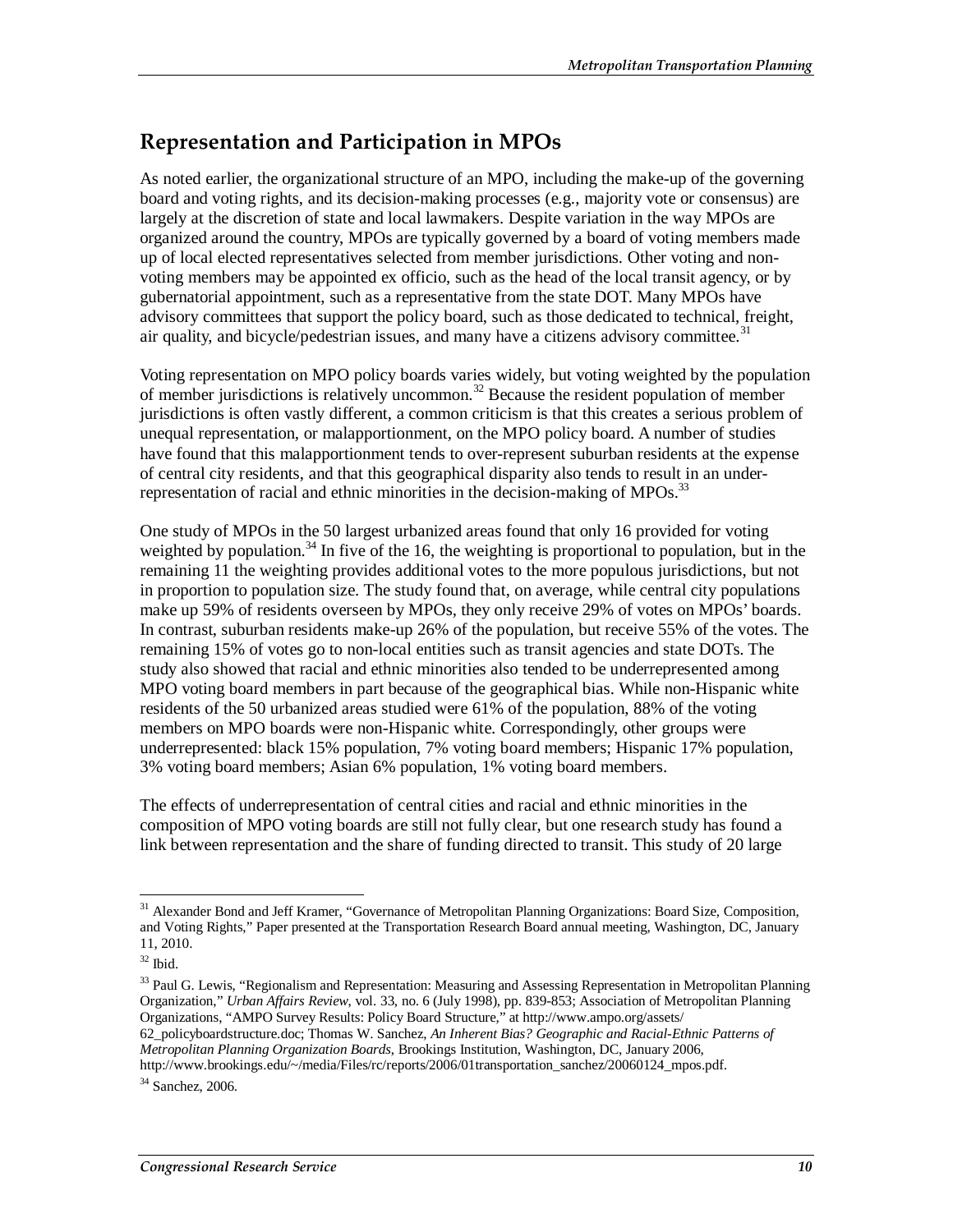MPOs found that for every extra vote suburban areas receive on an MPO board between 1% and 7% less funds were directed to transit in the MPO budget.<sup>35</sup>

Although malapportionment exists in many MPOs, an alternative view is that it does not have as much of an effect on decision-making as the research would seem to suggest. This is because a large number of MPOs work on a consensus basis, and, in MPOs where voting in proportion to population size is provided for, in practice it is rarely used.<sup>36</sup> The case can be made that less than proportional representation prevents the most populous jurisdiction(s) in a metropolitan area from dominating the MPO. Less populous jurisdictions also can be geographically large or rapidly growing and, thus, it might also be argued, deserve more say than population alone would indicate.

Furthermore, it might be argued that MPO decisions with respect to minority and low-income populations are constrained by other federal laws and regulations including Title VI of the Civil Rights Act and Executive Order 12898 (Federal Actions to Address Environmental Justice in Minority Populations and Low-Income Populations). Based on Title VI requirements, an MPO must develop a public participation plan for "seeking out and considering the needs of those traditionally underserved by existing transportation systems, such as low-income and minority households, who face challenges accessing employment and other services" (23 CFR 450.318). As noted earlier, the metropolitan planning process, in areas designated as TMAs, must be certified by the Secretary of Transportation as being carried out according to federal law, and, thus, an MPO certification review is when compliance with these requirements can be enforced. But critics contend that withholding or providing conditional certification is a relatively weak way of enforcing participation requirements, and one rarely used.<sup>37</sup> Also, these public participation requirements do not directly address the question of representation on the local MPO policy board. On the other hand it might be argued that many MPOs have made a legitimate attempt with limited resources to involve traditionally underserved communities, and that often it is difficult to generate involvement with seemingly arcane deliberations, far removed from the usual topics of interest to such communities.

If Congress believes it is desirable to alter local representation and participation in MPOs, there are a number of possible avenues that it might take. Congress could require that voting on MPO boards be in proportion to the population of the member jurisdictions. This approach is taken in the STAA. Another possibility is to strengthen the federal certification requirements for MPOs, especially those in TMAs, to take greater account of public participation, and to more formally consider voting and non-voting board membership, advisory committee membership, and voting mechanisms as possible sources of bias.<sup>38</sup> A third suggestion is for MPOs to place greater emphasis on public participation, recruitment of minorities to serve on advisory committees, and the diversity of policy boards, including non-voting members.<sup>39</sup> Congress might support this essentially state and local initiative by providing DOT with more funding to develop and share techniques, including leadership training, for achieving such ends.

<sup>-</sup><sup>35</sup> Arthur C. Nelson, Thomas W. Sanchez, and James F. Wolf, et al., "Metropolitan Planning Organization Voting Structure and Transit Investment Bias: Preliminary Analysis with Social Equity Implications," *Transportation Research Record*, vol. 1895 (2004), pp. 1-7.

<sup>&</sup>lt;sup>36</sup> Association of Metropolitan Planning Organizations.

<sup>37</sup> Sanchez, 2006.

 $38$  Ibid.

 $39$  Ibid.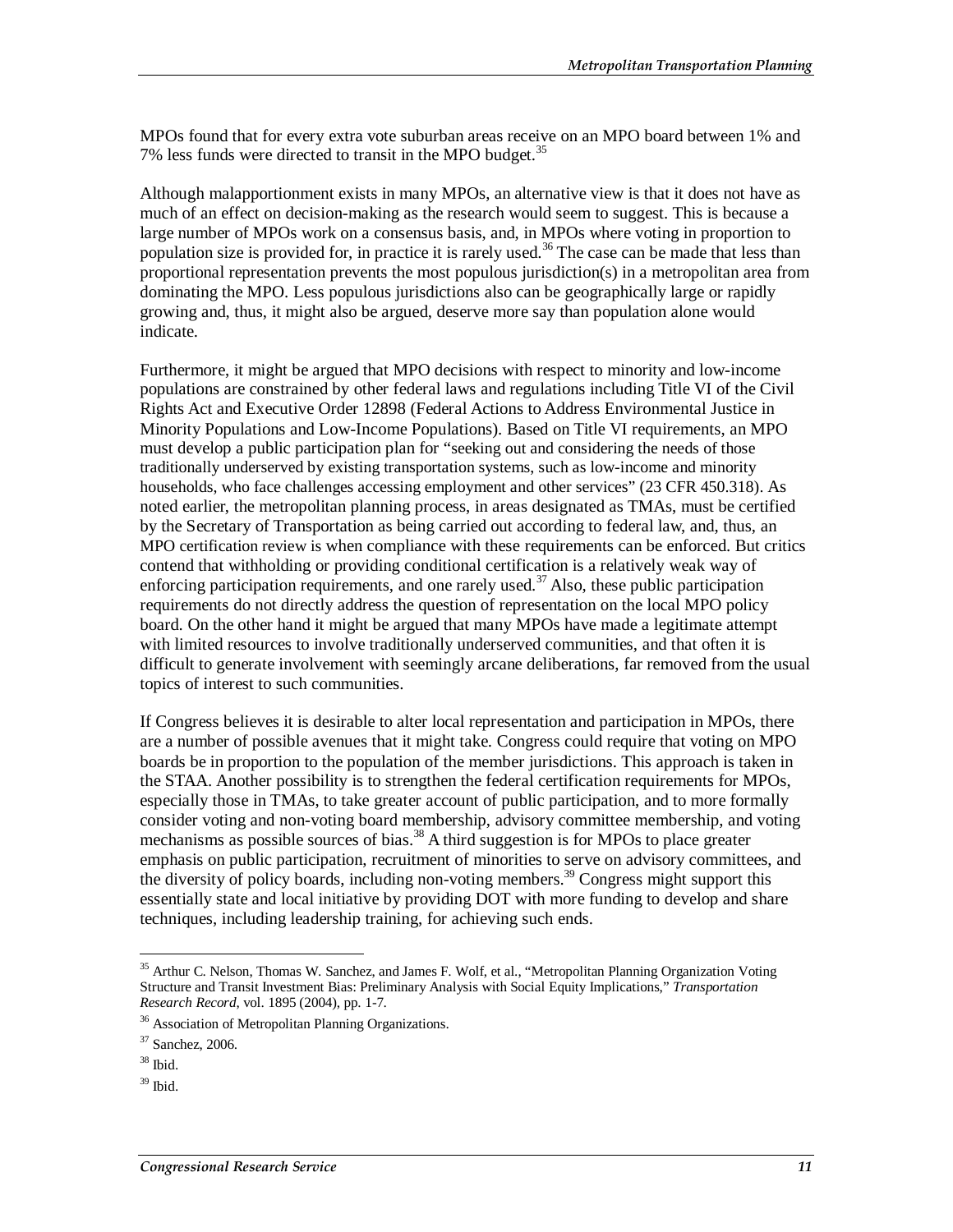## **MPO Funding and Technical Capacity**

Another concern with MPOs is that most do not have the technical capacity, or the funding, to successfully fulfill federal planning requirements, including developing the long-range plan, the TIP, and conducting public meetings. As noted earlier, apart from a handful of MPOs in the largest areas, MPOs tend to have small executive and technical staffs, and many rely on staff time and expertise from other agencies, typically state DOTs. One specific problem is conducting the modeling that is required as the basis of forecasting future travel growth, capacity needs, and, in air quality non-attainment and maintenance areas, conformity with air quality plans. As the modeling requirements have become increasingly complex over time, many MPOs have had trouble keeping up. Additionally, many MPOs have difficulties acquiring the data they need support their modeling efforts. According to a report of the Transportation Research Board (TRB), a part of the National Academies, while federal requirements for modeling have increased, federal funding for model development has been "greatly reduced."<sup>40</sup>

One possible option for congressional action would be to provide more federal funding for planning activities, including more funding for model development and data collection. This might be done by increasing the overall funding for transportation programs, or by taking funds from other transportation programs. One possibility would be raising the 1.25% deduction from highway programs to 1.5% or more. Some MPOs also argue that providing more flexibility in the use of federal planning funds, particularly those overseen by FHWA, would help them fulfill their planning requirements. Another complaint is that MPOs cannot use all their apportioned federal planning funds because they cannot raise the local matching share due to state and local funding constraints.<sup>41</sup> An option, therefore, might be to increase the federal share from the current 80%. The downside of this approach is that it may not increase the amount of funds going to metropolitan planning, because raising the federal share might result in less support from state and local government. Another approach might be to increase FHWA and FTA technical support to MPOs by helping with the challenges of modeling including acquiring the necessary data.

A different approach to the issue of MPO funding and technical capacity is to reduce the federal requirements for metropolitan planning. This could be done in a number of different ways. One approach would be to increase the population threshold for the creation of an MPO from 50,000 residents. The STAA, for instance, has proposed increasing the threshold to 100,000 residents, although existing MPOs in areas currently between 50,000 and 100,000 would be maintained as required by current law. The threshold for designating a TMA, with the added requirements for MPOs, might also be increased from the current population of 200,000. Another option might be to drop the requirements for developing long-range plans. Some have suggested that such planning is a waste of time and money because, among other things, conditions 20 years in the future are impossible to predict.<sup>42</sup> Nevertheless, highways, transit systems, and other significant infrastructure projects typically last much longer than 20 years, so it might be argued that it is worth thinking through as much as possible the longer-term ramifications of such decisions.

<sup>40</sup> Transportation Research Board, *Metropolitan Travel Forecasting: Current Practice and Future Direction*, Special Report 288, Washington, DC, 2007, p. 6, http://onlinepubs.trb.org/onlinepubs/sr/sr288.pdf.

 $41$  GAO, 2009, p. 17.

 $42$  Randal O'Toole, 2009.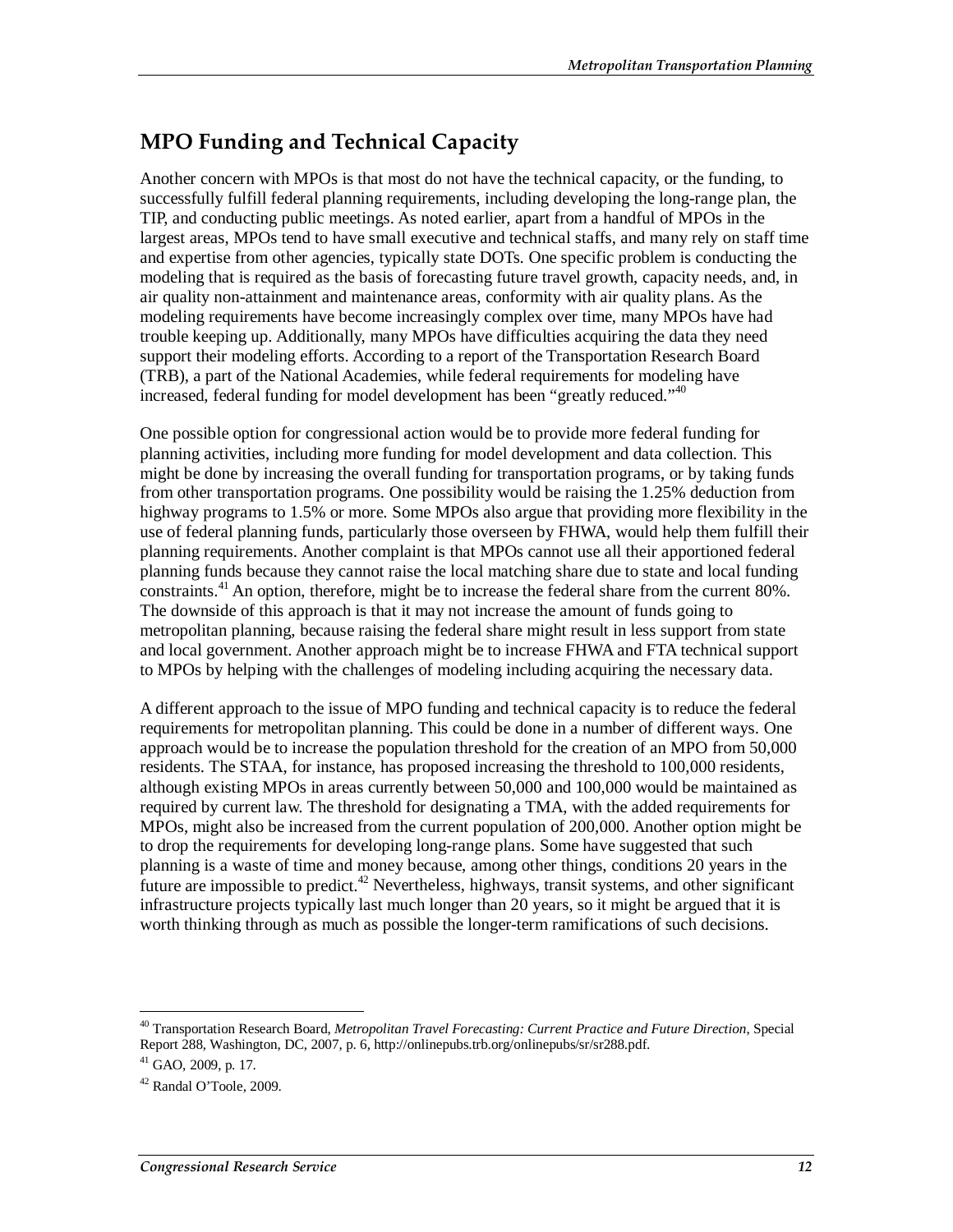### **MPOs and "Livability/Sustainability" Initiatives**

An often heard criticism of federal surface transportation policy is that, over the years, it has largely ignored the effects of transportation investment on urban land use development. Among the transportation policies said to have contributed to these problems are the division of funding into inflexible highway and transit "silos," giving state DOTs almost complete control over the large pot of highway funding, and ignoring the linkages with other federal policy areas such as housing and the environment, particularly at the scale of the metropolitan region.<sup>43</sup> Consequently, federal support, as previously mentioned, is thought to be biased toward road building in rural and newly urbanizing areas on the urban fringe, which begets more low-density residential and commercial development that is difficult to serve with transit, and, therefore, contributes to more car dependency and motor vehicle emissions.

The remedy, according to this argument, is to focus flexible transportation funding much more on solving problems in metropolitan regions and to leverage the synergies between transportation, housing, and environmental policies. Thus, for instance, federal policies could encourage states and localities to provide for housing, densely formed with commercial development around transit stations and stops. This would, according to its proponents, allow people to choose among a number of ways of traveling—including automobile, transit, bicycling, and walking—to access work, shopping, and other amenities. Such transit-oriented development (TOD) could also provide new customers for transit agencies, reduce vehicle-miles traveled and the associated environmental problems, and lower household transportation expenditures.

Proponents of this approach often include a greater scope for metropolitan transportation planning and greater power for MPOs. The Obama Administration has announced an Interagency Partnership for Sustainable Communities to be entered into by DOT, the Department of Housing and Urban Development (HUD), and the Environmental Protection Agency (EPA). The Partnership is designed "to help improve access to affordable housing, more transportation options, and lower transportation costs while protecting the environment in communities nationwide."<sup>44</sup> To "enhance integrated planning and investment ... HUD, EPA and DOT propose to make planning grants available to metropolitan areas, and create mechanisms to ensure those plans are carried through to localities."45 Presumably, MPOs would be well placed to receive those grants to enhance integrated planning.

From the brief descriptions available, the planning grants announced by the Obama Administration do not appear to be much different than the intent of those available under a program established in TEA-21 and continued in SAFETEA—the Transportation, Community, and System Preservation (TCSP) Program.<sup>46</sup> As enacted, the TCSP program provides relatively

<sup>-</sup><sup>43</sup> U.S. Congress, House Committee on Appropriations, Subcommittee on Transportation, Housing and Urban Development, and Related Agencies, *Supporting Integrated Planning and Decision Making by Joining-Up Housing and Transportation*, Congressional Testimony of Robert Puentes, Brookings Institution, 111<sup>th</sup> Cong., 1<sup>st</sup> sess., March 19, 2009, http://www.brookings.edu/~/media/Files/rc/testimonies/2009/0319\_transportation\_puentes/ 0319\_transportation\_puentes.pdf.

<sup>44</sup> U.S. Department of Transportation, Office of Public Affairs "DOT Secretary Ray LaHood, HUD Secretary Shaun Donovan and EPA Administrator Lisa Jackson Announce Interagency Partnership for Sustainable Communities," Press Release DOT 80-09, June 16, 2009, http://www.dot.gov/affairs/2009/dot8009.htm.

 $45$  Ibid.

<sup>&</sup>lt;sup>46</sup> See U.S. Department of Transportation, Federal Highway Administration, "Transportation, Community, and System Preservation Program website," http://www.fhwa.dot.gov/tcsp/index.html.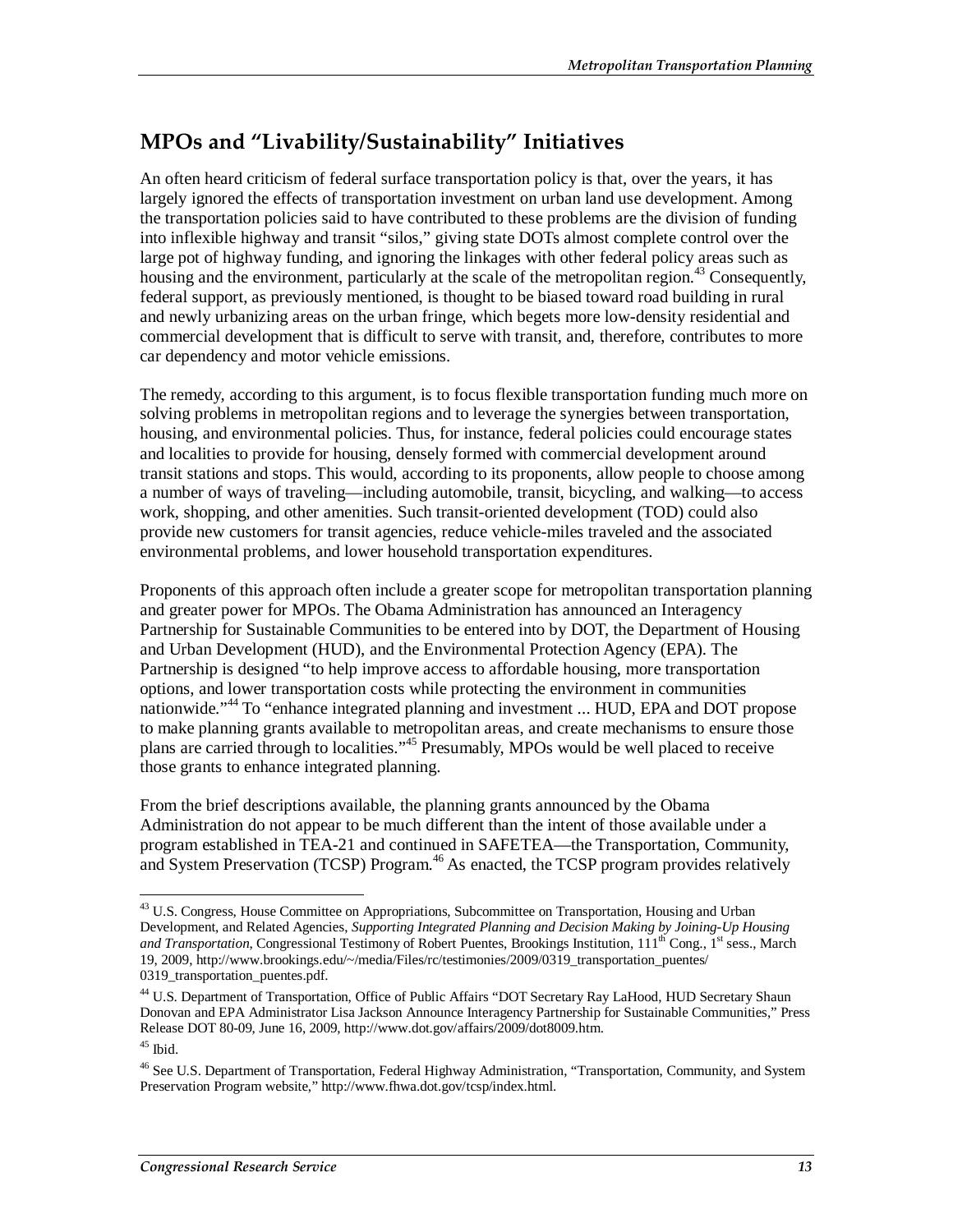small discretionary grants for research and planning to states, MPOs, and local governments to establish "a comprehensive program to address the relationships among transportation, community, and system preservation plans and practices and identify private sector-based initiatives to improve such relationships" (SAFETEA, Section 1117). Although FHWA administers the program in cooperation with other DOT modal administrations and EPA, over the life of the program, TCSP grants in most years have been awarded by congressional designation (earmarks) in appropriations legislation. The exceptions to this were FY1999, FY2000, and FY2007 when some or all of the program's funds were allocated by the Secretary of Transportation. Partly due to the way the program was originally conceived and partly because most of the funds have been earmarked, the TCSP program has generally served as a pot of funding to be used for almost any surface transportation purpose. Without a clear purpose, it is difficult to evaluate the success of the projects being supported and the success of the program as a whole. Similarly, it could be argued that without a clear understanding of what is meant by "sustainability" and "livability," the new planning grants might go for almost any purpose, and the success or failure of funded projects difficult to judge. Congress might also be concerned with the basis on which these new planning grants are to be distributed.

Despite the creation of this Interagency Partnership, moreover, it is not entirely clear without legislation what mechanisms and funding these agencies have at their disposal to follow through with sustainability/livability initiatives. FTA recently announced that it would use unallocated New Starts/Small Starts Program funds (\$130 million) and Bus and Bus-Related Facilities Program funds (\$150 million) to support its livability initiative, but again these program funds are often earmarked by Congress. These relatively modest amounts of funds, moreover, are already designated for transit.<sup>47</sup> Surface transportation reauthorization, climate change legislation, or both, therefore seem more likely sources of new authority and resources. In the reauthorization of surface transportation programs, one transportation coalition is proposing that metropolitan areas of 1 million or more, with smaller areas given the chance to opt-in, should be required to develop what it calls 20-year Regional Blueprint plans which "demonstrate how proposed transportation investments and system operations and management will coordinate with land use strategies to achieve timely and reasonable progress towards meeting National Transportation Performance Targets."<sup>48</sup> An aspect of developing the plans is land-use scenario planning. If enacted as proposed, these plans would have to be approved by the state, DOT and EPA, and reviewed by HUD and the Department of Health and Human Services. Once approved, an MPO would be granted federal transportation funds and project selection authority.

#### **Legislative Proposals**

As noted earlier, STAA proposes to provide MPOs with federal funding directly. Moreover, the bill adds some factors that an MPO would be required to consider in the planning process such as enhancing sustainability and livability, reducing GHG emissions and dependence on foreign oil, improving public health, and the relationship between transportation and land use development

<sup>-</sup><sup>47</sup> U.S. Department of Transportation, Federal Transit Administration, "Exempt Discretionary Program Grants (Section 5309) for Urban Circulator Systems," 74 *Federal Register* 234, December 8, 2009, pp. 64989-64994, http://edocket.access.gpo.gov/2009/pdf/E9-29245.pdf; U.S. Department of Transportation, Federal Transit Administration, "Section 5309 Bus and Bus Facilities Livability Initiative Program Grants," 74 *Federal Register* 234, December 8, 2009, pp. 64984-64989, http://edocket.access.gpo.gov/2009/pdf/E9-29242.pdf.

<sup>48</sup> Transportation for America, 2009, p. 24.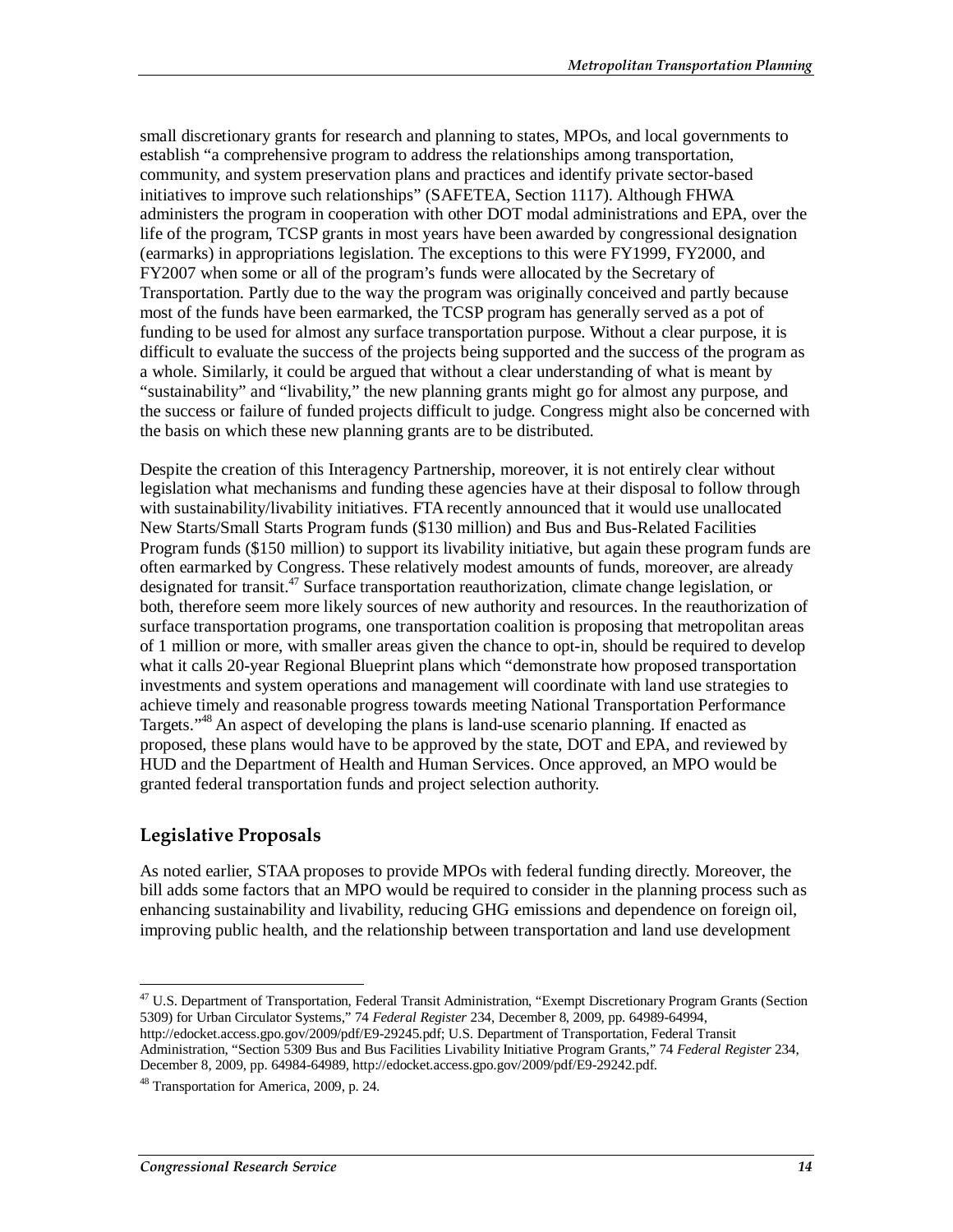patterns. In many cases, STAA would require an MPO to develop performance measures and strategies to meet the targets that are set.

Similar requirements are also included in various versions of climate change legislation that are working their way through Congress. The House passed H.R. 2454 (Waxman/Markey) on June 26, 2009. A Senate version of the legislation, S. 1733, was introduced September 30, 2009. A more limited bill, the Clean, Low Emission, Affordable, New Transportation Efficiency Act (S. 575/H.R. 1329), sometimes referred to as CLEANTEA, that supporters hope might be included in a larger climate change bill proposes some transportation-related aspects of climate change mitigation. Three common characteristics of the bills are a new fund that will receive money from the auction of GHG emission allowances; requirements for states and MPOs responsible for TMAs to develop GHG reduction plans; and the use of funds from the new fund to do the planning and to implement projects in the plan. H.R. 2454 provides 1% of auctioned funds to be used for transportation purposes, whereas S. 575/H.R. 1329 proposes 10% of these new funds.

One point of controversy has been whether the GHG emission reduction plans required as part of the planning process must be submitted to and approved by the Environmental Protection Agency instead of or in addition to the Department of Transportation. This provision was included in the version of H.R. 2454 passed by the House Energy and Commerce Committee, but was subsequently dropped in the version passed on the floor of the House. Environmentalists generally favor EPA oversight with the view that this is most likely to result in stricter limits and enforcement. In contrast, the transportation community generally opposes EPA oversight with the view that EPA is likely to favor the environmental over the transportation goals of a plan, and that the added oversight would result in longer approval time for projects.<sup>49</sup>

A different view on livability/sustainability initiatives, and the role that MPOs might play, is that promoting denser, transit-oriented development through more transit funding and planning regulations will result in smaller, less affordable housing and will actually inhibit mobility through increased reliance on transit and more highway congestion.<sup>50</sup> Trips by transit, analysts propounding this view contend, are almost always slower than those in private vehicles, and transit usage does not typically confer significant environmental benefits. Just as the greatest success in battling urban air pollution has been through technical improvements, particularly the catalytic converter, these analysts argue that reducing GHG emissions will not be done by getting people out of their cars, but by getting them into plug-in hybrids and employing other "green" technologies.51 Changing travel behavior, they argue, is an expensive way to reduce GHG emissions and may potentially damage the economy by reducing the efficiency of regional economies.

<sup>-</sup><sup>49</sup> Adam Snider and Kate Naseef, "Transportation Stakeholders Fight Proposal To Shift Planning Authority From DOT to EPA," *BNA Daily Report for Executives*, June 1, 2009, pp. A-10.

<sup>50</sup> Ronald D. Utt, *President Obama's New Plan to Decide Where Americans Live and How They Travel*, Heritage Foundation, Backgrounder, No. 2260, Washington, DC, April 14, 2009, http://www.heritage.org/Research/ SmartGrowth/upload/bg\_2260.pdf; Randal O' Toole, 2009.

<sup>51</sup> Wendell Cox, "Regulating Greenhouse Gases, Not People: Opportunities and Possibilities," Presentation, Heritage Foundation, Washington, DC, July 23, 2009, http://demographia.com/dmgghgher.pdf.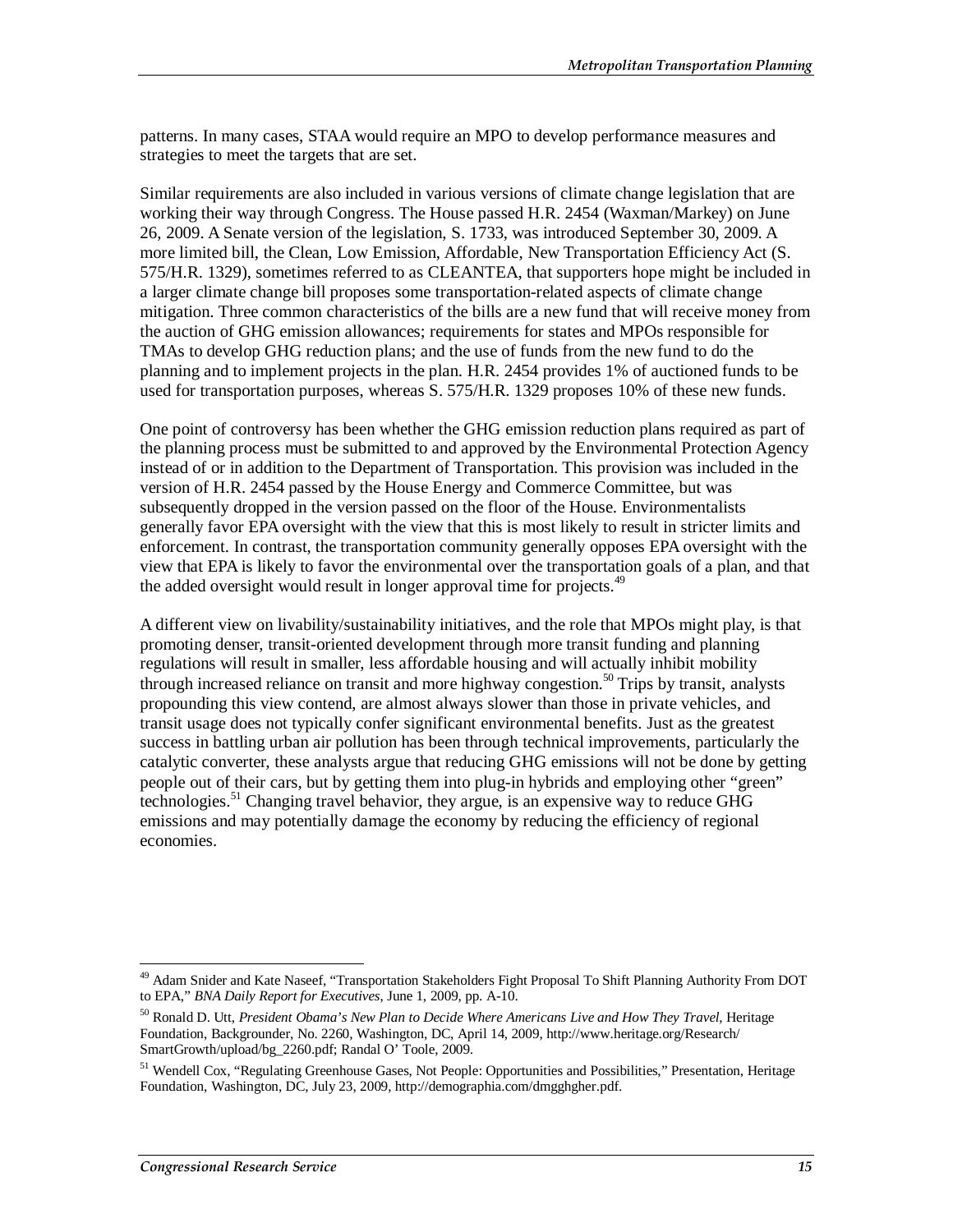#### **Climate Change Mitigation, Compact Cities, and Transportation**

The arguments for and against more compact urban development and related policies, such as greater transit funding, have taken on new urgency in the past few years because of the concern with GHG emissions and climate change. As a whole, EPA says transportation was responsible for 28% of all GHG emissions in the United States in 2007. Highway vehicles alone were responsible for 23% of the U.S. total.<sup>52</sup> Some analysts have argued that advances in vehicle energy efficiency that reduce fuel consumption and fuel carbon content have been overwhelmed by the growth in vehicle miles traveled. They argue that to reduce the amount of GHG from the transportation sector it will be necessary to reduce vehicle miles traveled (VMT). To do that, one school of thought argues "compact development will reduce the need to drive between 20 and 40 percent, as compared with development at the outer suburban edge with isolated homes, workplaces, and other destinations."<sup>53</sup>

A review of the evidence by a special study committee of TRB agreed that denser urban development could reduce VMT. As it noted in the study report:

the literature suggests that doubling residential density across a metropolitan area might lower household VMT by about 5 to 12 percent, and perhaps by as much as 25 percent, if coupled with higher employment concentrations, significant public transit improvements, mixed uses, and other supportive demand management measures.<sup>54</sup>

Even though substantial building of residential and commercial property will presumably take place between now and 2050, doubling residential densities would be very challenging because land use is controlled mostly by local jurisdictions, where existing residents are often very concerned about new development causing congestion, higher property taxes, and the like. Thus:

the committee believes that reductions in VMT, energy use, and CO2 emissions resulting from compact, mixed-use development would be in the range of less than 1 percent to 11 percent by 2050, although the committee disagreed about whether the changes in development patterns and public policies necessary to achieve the high end of these findings are plausible. $5$ 

### **Other Issues with Transportation Planning Requirements**

#### **Long-Range Planning**

There are three other issues having to do with transportation planning requirements that Congress may want to consider. The first of these is whether or not MPOs should be required to develop

<sup>52</sup> Environmental Protection Agency, *Inventory of U.S. Greenhouse Gas Emissions and Sinks: 1990-2007*, EPA 430-R-09-004, Washington, DC, April 15, 2009, http://www.epa.gov/climatechange/emissions/downloads09/ InventoryUSGhG1990-2007.pdf.

<sup>53</sup> Reid Ewing, Keith Bartholomew, and Steve Winkleman, et al., *Growing Cooler: The Evidence on Urban Development and Climate Change* (Washington, DC: Urban Land Institute, 2008), p. 9.

<sup>54</sup> Transportation Research Board, *Driving and the Built Environment: The Effects of Compact Development on Motorized Travel, Energy Use, and CO2 Emissions*, Special Report 298, Washington, DC, 2009, p. 2, http://onlinepubs.trb.org/Onlinepubs/sr/sr298prepub.pdf.

 $55$  Ibid., p.4.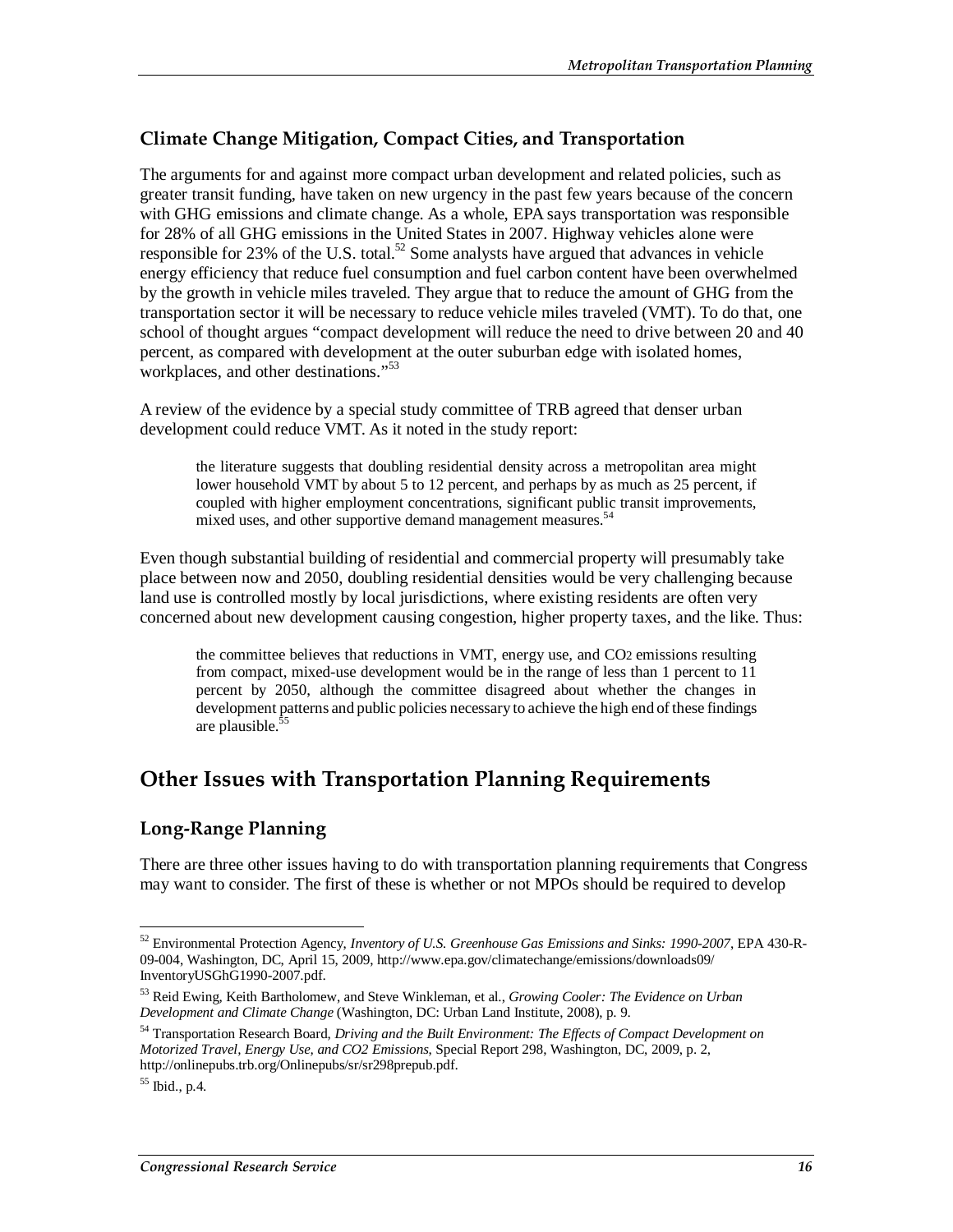long-range plans. Critics argue that for two main reasons Congress should not require long-range plans, and should have MPOs focus on the short-term TIP instead. They contend that the metropolitan planning process in most places is flawed because it does not follow a rational planning model where alternative projects are weighed one against another with as many of the benefits and costs measured as possible. Thus, the long-range planning process is dominated by professional planners who often seek to change travel behavior by pursuing smart growth solutions of compact development and by heavily subsidizing non-automobile modes of transportation. The second main reason given for abandoning federal requirements for long-range planning is that it "requires information about the future that is essentially unknowable."<sup>56</sup> This includes things like the price of oil, the state of vehicle technology, job and housing location, and the prevalence of telecommuting. Because much of the information necessary for long-term planning is unknowable and because many of the costs and benefits are not quantified, this critique insists that project decisions are typically made on political grounds rather than on rational grounds. Instead, it is argued, metropolitan planning "should focus on the short term, give transportation agencies incentives to improve transportation outcomes, and encourage regions and agencies to rely more on user-fee-based funding mechanisms."<sup>57</sup>

#### **Freight Transportation**

A second issue is the incorporation of freight transportation needs and concerns into the planning process. One study has noted that there is no clear mandate for freight planning in federal law, although it is included in Titles 23 and 49 as something that should be considered.<sup>58</sup> Moreover, the same study also notes that while the planning process is required to include public outreach and participation, in many areas the freight community is not involved in the process in any meaningful way. In places where there is involvement, often through freight advisory committees, the concern is that this is not clearly linked to the development and prioritization of projects. For these reasons, some suggest that freight plans be a required component of statewide and metropolitan transportation plans. Another option is for the federal government to provide extra funds to states and MPOs to hire staff freight experts.<sup>59</sup>

#### **Geographic Scale**

The freight problem is a good example of a third planning issue that could be of concern to Congress, the geographic scale at which planning is undertaken and the integration of metropolitan planning with planning being done at different scales. At the moment, metropolitan transportation plans must be integrated with statewide transportation plans. Because travel, particularly freight, often exceeds the jurisdiction of a single MPO or state, there have been calls for developing a national transportation plan and multi-state freight corridor plans. The National Surface Transportation Policy and Revenue Study Commission, for example, recommended the

<sup>-</sup>56 Randal O'Toole, 2008, p. 22.

 $57$  Ibid.

<sup>58</sup> Cambridge Systematics, Prime Focus, and Kevin Heanue, *Integrating Freight into Transportation Planning and Project-Selection Processes*, Transportation Research Board, National Cooperative Highway Research Program, NCHRP Web-Only Document 112, Washington, DC, March 2007, http://onlinepubs.trb.org/onlinepubs/nchrp/ nchrp\_w112.pdf.

<sup>&</sup>lt;sup>59</sup> Freight Stakeholders Association, "Association Stakeholders Call for National Freight Program and Stronger Federal Role," News Release, May 21, 2009, http://www.intermodal.org/stakeholders\_files/documents/ PR\_FSC\_Call\_for\_National\_Freight\_Program.pdf#page=3.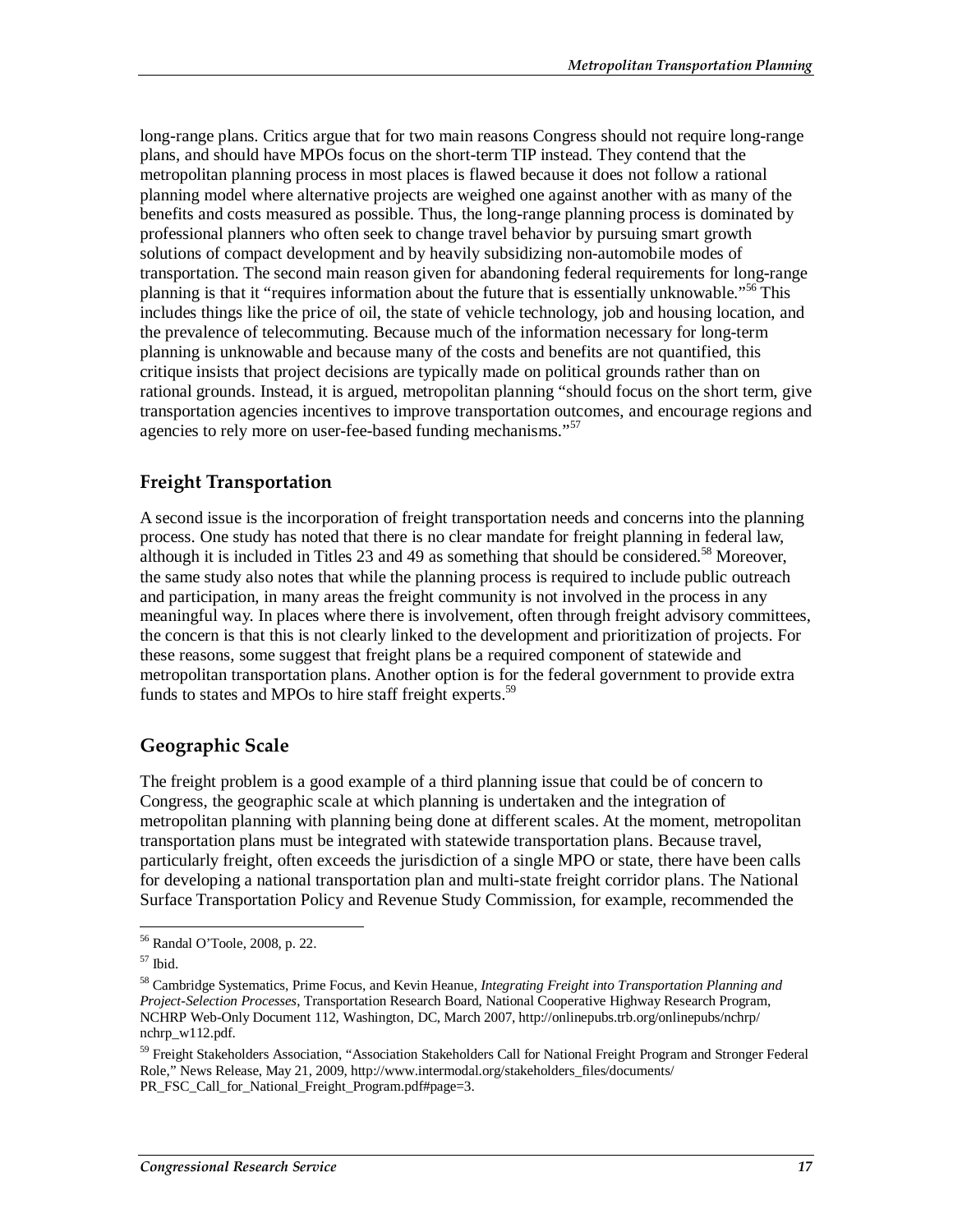creation of a national strategic plan,  $60$  and AASHTO has suggested that Congress provide funding for multi-state corridor planning and investment organizations, such as the I-95 Corridor Coalition. $61$ 

Heeding these concerns, there have been legislative proposals for adding new transportation planning requirements at the national, state, and regional levels. The STAA, for example, proposes to create new requirements for the development of a National Transportation Strategic Plan, state freight plans, metropolitan mobility plans, and freight corridor plans. The draft bill allows funding to be provided to a maximum of ten freight corridor coalitions to develop the freight corridor plans. A coalition would be comprised of representatives from state DOTs, MPOs, port authorities, freight carriers, and shippers. Under the proposed legislation, the freight corridor plan would be required to be consistent with the long-range statewide transportation plan, the statewide improvement plan, the metropolitan long-range transportation plan, the transportation improvement program, and the metropolitan mobility plan.

Alternatively, it could be argued that requiring these many different layers of planning could consume an enormous amount of effort, time, and thus money, not only on each individual plan but also on coordinating and making the different plans consistent. Moreover, in the case of disagreements it might be difficult to determine which organization and which plan takes precedence. The result, therefore, could be a stalemate that inhibits rather than promotes transportation system improvements.

## **Conclusion**

Since the end of the Second World War, America has experienced what one historian calls a "metropolitan revolution," in which the economy and culture of tightly drawn regions of urban and suburban development each focused on a central core "was replaced by an amorphous sprawl without a unifying hub or culture."<sup>62</sup> According to this view, an important dimension of change has been the increasing fragmentation of metropolitan governance, as urban regions have decentralized over larger and larger areas. For example, the metropolitan area of Pittsburgh, one of the most fragmented, was estimated to have over 400 general-purpose local governments in the late 1990s. Even the Phoenix metropolitan area, one of the least fragmented, was estimated to have 34 local governments.<sup>63</sup>

Despite the amorphousness of contemporary urban development, research suggests that there is a significant interdependence between places in a metropolitan area that bears on a region's economic efficiency and, thus, competitiveness in a national and international context.<sup>64</sup>

<sup>&</sup>lt;u>.</u> 60 National Surface Transportation Policy and Revenue Study Commission, *Transportation for Tomorrow*, Washington, DC, 2007, http://www.transportationfortomorrow.org/final\_report/

<sup>61</sup> AASHTO, *Freight Authorization Policy,* http://www.transportation.org/sites/policy\_docs/docs/vi.pdf.

 $^{62}$  Jon C. Teaford, *The Metropolitan Revolution: The Rise of Post-Urban America* (New York: Columbia University Press, 2006), p.3.

<sup>63</sup> Myron Orfield, *American Metropolitics: The New Suburban Reality* (Washington, DC: Brookings Institution Press, 2002), p 132.

<sup>64</sup> Andrew F. Haughwout and Robert P. Inman, "How Should Suburbs Help Their Central Cities? Growth- and Welfare-Enhancing Intrametropolitan Fiscal Distributions," *The Annals of the American Academy of Political and Social Science*, vol. 626 (November 2009), pp. 39-52.